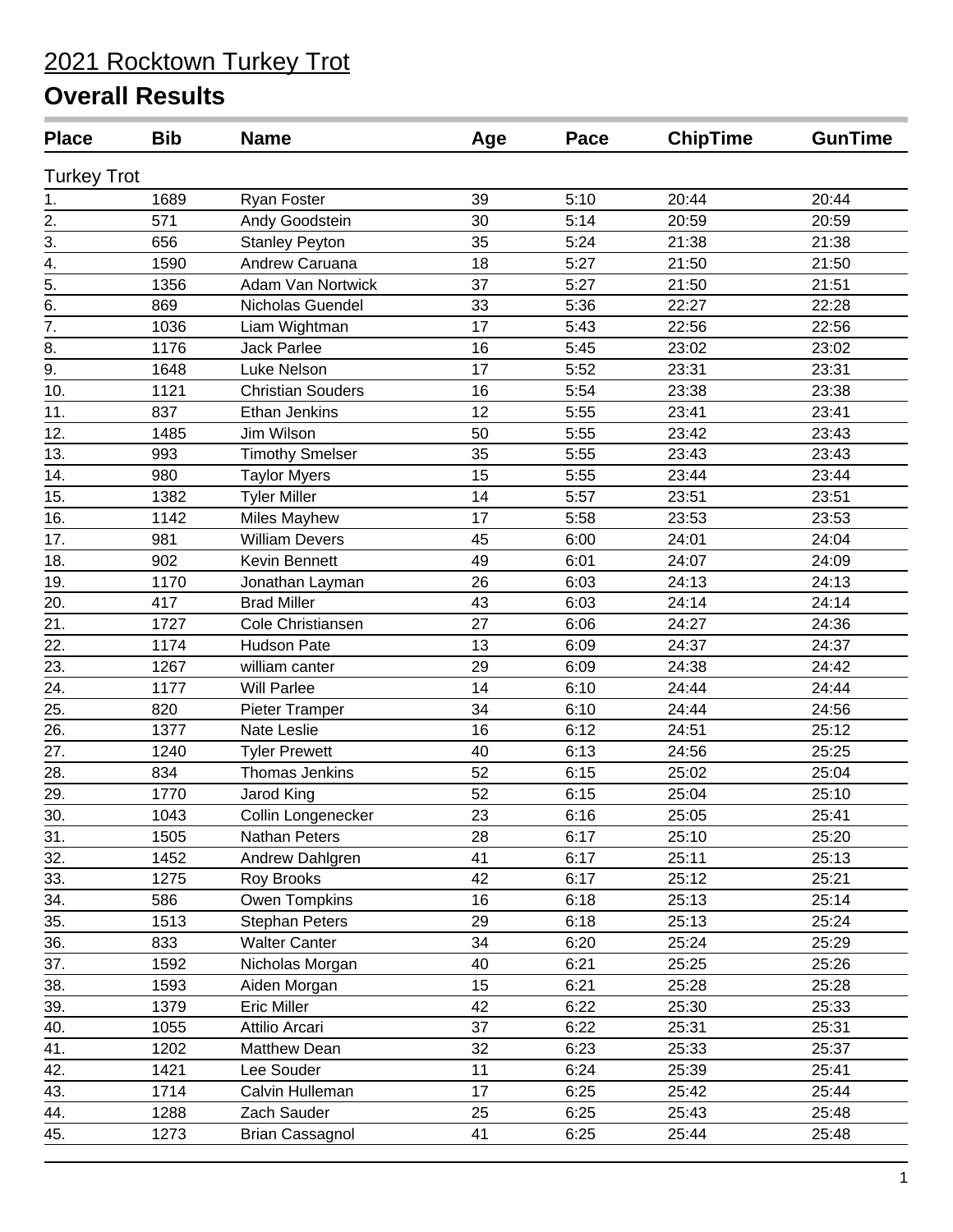| <b>Place</b> | <b>Bib</b> | <b>Name</b>                | Age | Pace | <b>ChipTime</b> | <b>GunTime</b> |
|--------------|------------|----------------------------|-----|------|-----------------|----------------|
| 46.          | 564        | Rebecca Kurihine           | 34  | 6:28 | 25:53           | 25:53          |
| 47.          | 1381       | Hannah Miller              | 20  | 6:29 | 25:58           | 26:02          |
| 48.          | 1200       | <b>Brittany Dyer</b>       | 37  | 6:30 | 26:02           | 26:02          |
| 49.          | 721        | <b>Dylan Morris</b>        | 35  | 6:30 | 26:02           | 26:05          |
| 50.          | 749        | Nathaniel Bunn             | 16  | 6:30 | 26:04           | 26:06          |
| 51.          | 1767       | Addison Weldon             | 12  | 6:31 | 26:05           | 26:18          |
| 52.          | 1118       | Noah Gray                  | 13  | 6:31 | 26:07           | 26:07          |
| 53.          | 1175       | Stephanie Parlee           | 42  | 6:32 | 26:09           | 26:21          |
| 54.          | 909        | <b>Laurie Serrell</b>      | 24  | 6:32 | 26:10           | 26:12          |
| 55.          | 784        | Joseph Rudmin              | 54  | 6:33 | 26:13           | 26:15          |
| 56.          | 1583       | Kayla Bartus               | 18  | 6:34 | 26:18           | 26:18          |
| 57.          | 690        | David Landis               | 39  | 6:34 | 26:18           | 26:19          |
| 58.          | 1049       | <b>Riley Brabson</b>       | 14  | 6:35 | 26:21           | 26:32          |
| 59.          | 977        | <b>Anthony Myers</b>       | 46  | 6:35 | 26:23           | 26:23          |
| 60.          | 1320       | <b>Scott Rogers</b>        | 43  | 6:35 | 26:23           | 26:29          |
| 61.          | 1319       | Sam St Ours                | 26  | 6:36 | 26:26           | 26:37          |
| 62.          | 611        | Holmes Browne              | 46  | 6:38 | 26:33           | 26:42          |
| 63.          | 916        | Seth Rose                  | 30  | 6:38 | 26:34           | 26:40          |
| 64.          | 1361       | Michael Killen             | 37  | 6:39 | 26:37           | 26:39          |
| 65.          | 1227       | Nicolas Boshart            | 27  | 6:39 | 26:37           | 26:49          |
| 66.          | 1125       | Sydney Schieffer           | 28  | 6:40 | 26:41           | 26:44          |
| 67.          | 1124       | Nevin Heckman              | 28  | 6:40 | 26:42           | 26:45          |
| 68.          | 1664       | Margaret Morton            | 29  | 6:40 | 26:43           | 26:47          |
| 69.          | 829        | Janie Sanborn              | 18  | 6:40 | 26:44           | 26:49          |
| 70.          | 1360       | Troy Argenbright           | 40  | 6:42 | 26:50           | 26:52          |
| 71.          | 1259       | Rachel Moore               | 22  | 6:42 | 26:51           | 26:57          |
| 72.          | 1197       | Elijah Drooger             | 18  | 6:43 | 26:54           | 27:18          |
| 73.          | 1784       | Jenny Devers               | 44  | 6:43 | 26:56           | 27:01          |
| 74.          | 913        | Evan Braun                 | 13  | 6:44 | 27:00           | 27:03          |
| 75.          | 1582       | <b>Chris Bartus</b>        | 51  | 6:45 | 27:01           | 27:01          |
| 76.          | 1490       | Trevor Inouye              | 16  | 6:45 | 27:02           | 27:03          |
| 77.          | 1626       | Kate Douglass              | 35  | 6:49 | 27:19           | 27:29          |
| 78.          | 785        | Laura Dugger               | 42  | 6:52 | 27:29           | 27:35          |
| 79.          | 1498       | Kurt Holsopple             | 40  | 6:53 | 27:33           | 27:40          |
| 80.          | 1598       | <b>Dylan Burnette</b>      | 17  | 6:53 | 27:33           | 27:41          |
| 81.          | 1346       | <b>Holly Herr Stravers</b> | 45  | 6:55 | 27:43           | 27:44          |
| 82.          | 1137       | Jairemy Drooger            | 47  | 6:56 | 27:46           | 28:09          |
| 83.          | 554        | Peter Norment              | 40  | 6:57 | 27:51           | 27:55          |
| 84.          | 1747       | Kelly Paduch               | 30  | 6:58 | 27:54           | 28:00          |
| 85.          | 828        | Jessie Sanborn             | 44  | 6:59 | 27:57           | 28:03          |
| 86.          | 1219       | <b>Trinity Neff</b>        | 16  | 6:59 | 28:00           | 28:21          |
| 87.          | 552        | <b>Elliot Norment</b>      | 12  | 7:01 | 28:05           | 28:09          |
| 88.          | 912        | Logan Braun                | 16  | 7:01 | 28:05           | 28:10          |
| 89.          | 471        | <b>Eleanor Carter</b>      | 14  | 7:01 | 28:06           | 28:06          |
| 90.          | 1147       | Owen Willard               | 16  | 7:02 | 28:12           | 28:29          |
| 91.          | 880        | Micah Mast                 | 16  | 7:02 | 28:12           | 28:34          |
| 92.          | 782        | Kent Sensenig              | 51  | 7:03 | 28:13           | 28:14          |
|              |            |                            |     |      |                 |                |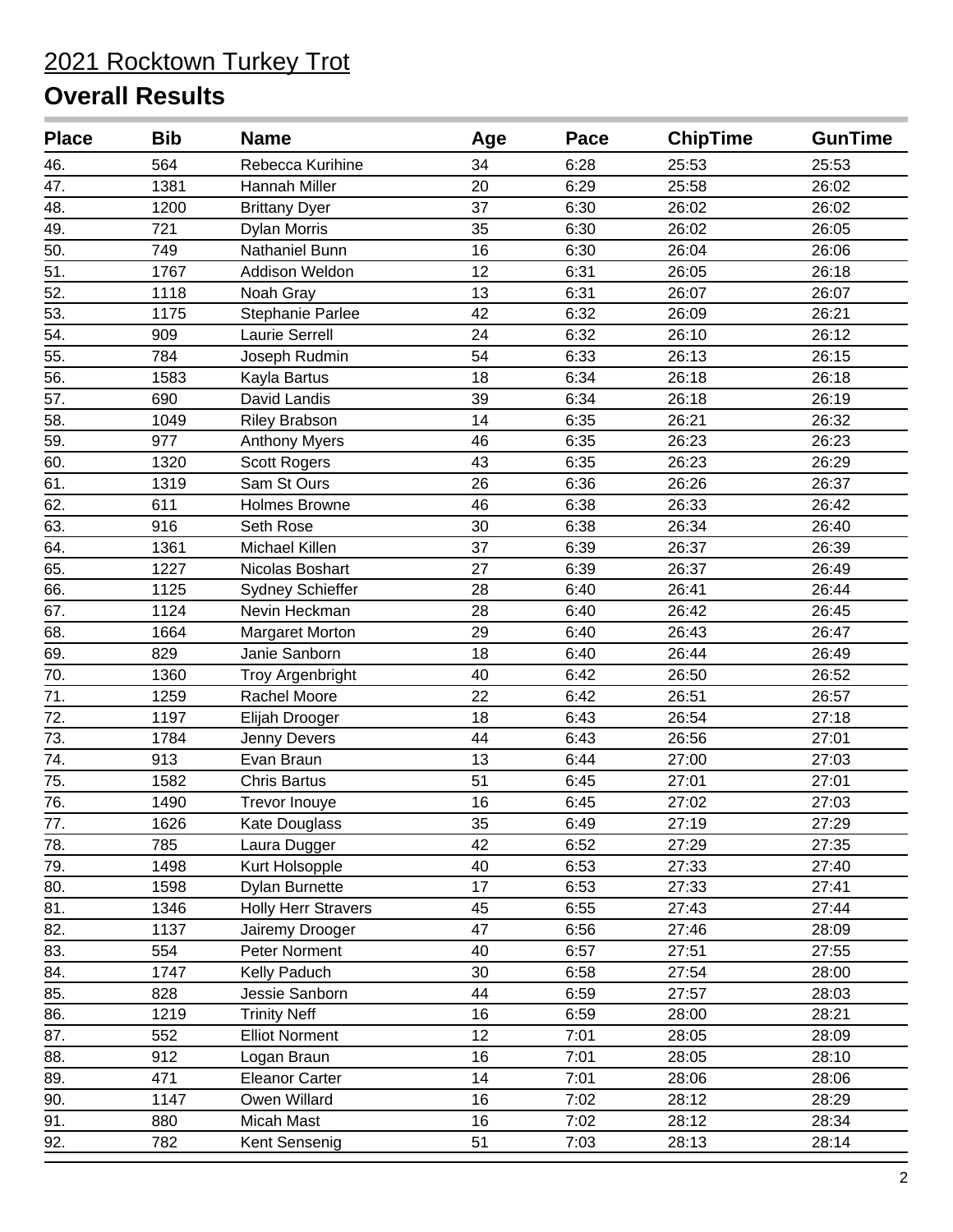| <b>Place</b> | <b>Bib</b> | <b>Name</b>              | Age | Pace | <b>ChipTime</b> | <b>GunTime</b> |
|--------------|------------|--------------------------|-----|------|-----------------|----------------|
| 93.          | 1248       | <b>Bruce Martin</b>      | 33  | 7:04 | 28:17           | 28:44          |
| 94.          | 1180       | Sean Britt               | 31  | 7:04 | 28:18           | 28:20          |
| 95.          | 1044       | Taylor Longenecker       | 22  | 7:06 | 28:27           | 29:03          |
| 96.          | 1613       | Peter Nelson             | 36  | 7:06 | 28:27           | 32:23          |
| 97.          | 1396       | <b>Andrew Frank</b>      | 31  | 7:07 | 28:30           | 28:43          |
| 98.          | 1397       | <b>Bethany Frank</b>     | 31  | 7:07 | 28:31           | 28:44          |
| 99.          | 1675       | Alan Moore               | 27  | 7:08 | 28:35           | 28:42          |
| 100.         | 1589       | Isaiah Howdyshell        | 14  | 7:10 | 28:41           | 28:50          |
| 101.         | 406        | Mattias Clymer           | 34  | 7:10 | 28:44           | 35:36          |
| 102.         | 1042       | Caleb Oesch              | 21  | 7:11 | 28:46           | 29:23          |
| 103.         | 566        | <b>Asher Domingus</b>    | 9   | 7:11 | 28:48           | 28:51          |
| 104.         | 567        | Jeff Domingus            | 39  | 7:12 | 28:49           | 28:52          |
| 105.         | 761        | Noah Weniger             | 10  | 7:12 | 28:50           | 29:21          |
| 106.         | 594        | Jonas Zimmermann         | 27  | 7:13 | 28:54           | 29:50          |
| 107.         | 786        | Maretha Wolmarans        | 45  | 7:13 | 28:56           | 28:56          |
| 108.         | 855        | <b>Christian Meixner</b> | 16  | 7:16 | 29:06           | 29:25          |
| 109.         | 505        | Katie Robinson           | 40  | 7:16 | 29:06           | 29:21          |
| 110.         | 504        | Derek Robinson           | 40  | 7:16 | 29:06           | 29:21          |
| 111.         | 836        | Julie Jenkins            | 43  | 7:18 | 29:13           | 29:26          |
| 112.         | 593        | Tabea Zimmermann         | 28  | 7:18 | 29:14           | 30:07          |
| 113.         | 853        | Cara Meixner             | 45  | 7:18 | 29:14           | 29:32          |
| 114.         | 824        | Katie Frazier            | 39  | 7:18 | 29:14           | 29:18          |
| 115.         | 409        | <b>Kerry Smith</b>       | 27  | 7:19 | 29:17           | 29:37          |
| 116.         | 410        | Nathan Saxman            | 28  | 7:19 | 29:19           | 29:40          |
| 117.         | 535        | Logan Bricker            | 33  | 7:21 | 29:25           | 30:27          |
| 118.         | 825        | <b>Palmer Frazier</b>    | 11  | 7:23 | 29:34           | 29:38          |
| 119.         | 1355       | Stephanie Van Nortwick   | 37  | 7:23 | 29:36           | 29:50          |
| 120.         | 1192       | <b>Jeff Adams</b>        | 43  | 7:24 | 29:38           | 30:01          |
| 121.         | 841        | Steve Kim                | 14  | 7:24 | 29:39           | 30:02          |
| 122.         | 524        | Caleb Zook               | 14  | 7:24 | 29:40           | 29:45          |
| 123.         | 1401       | <b>Isaac Good</b>        | 9   | 7:25 | 29:42           | 29:59          |
| 124.         | 744        | Paul Rogers              | 35  | 7:25 | 29:42           | 30:38          |
| 125.         | 453        | Debbie Byerly            | 43  | 7:25 | 29:44           | 29:59          |
| 126.         | 1768       | Joel Wheeler             | 27  | 7:26 | 29:46           | 30:01          |
| 127.         | 835        | <b>Carter Jenkins</b>    | 10  | 7:27 | 29:49           | 30:24          |
| 128.         | 1205       | olivia simpkins          | 17  | 7:27 | 29:50           | 30:03          |
| 129.         | 935        | <b>Phoenix Detrick</b>   | 12  | 7:27 | 29:52           | 30:01          |
| 130.         | 1013       | <b>Lindsey Harding</b>   | 38  | 7:30 | 30:03           | 30:12          |
| 131.         | 1012       | Allison Bechtel          | 38  | 7:30 | 30:03           | 30:11          |
| 132.         | 901        | John Unger               | 26  | 7:32 | 30:10           | 30:59          |
| 133.         | 1431       | <b>Wesley Dean</b>       | 25  | 7:32 | 30:12           | 33:29          |
| 134.         | 1706       | Yodit Amine              | 19  | 7:33 | 30:14           | 30:24          |
| 135.         | 470        | <b>JAMES CARTER</b>      | 44  | 7:33 | 30:15           | 30:45          |
| 136.         | 743        | Mary Rose Rogers         | 33  | 7:34 | 30:17           | 31:12          |
| 137.         | 932        | <b>Kelly Detrick</b>     | 42  | 7:34 | 30:18           | 30:27          |
| 138.         | 1606       | Richard Capuano          | 27  | 7:34 | 30:18           | 30:31          |
| 139.         | 450        | Tim Hemingway            | 31  | 7:34 | 30:19           | 30:46          |
|              |            |                          |     |      |                 |                |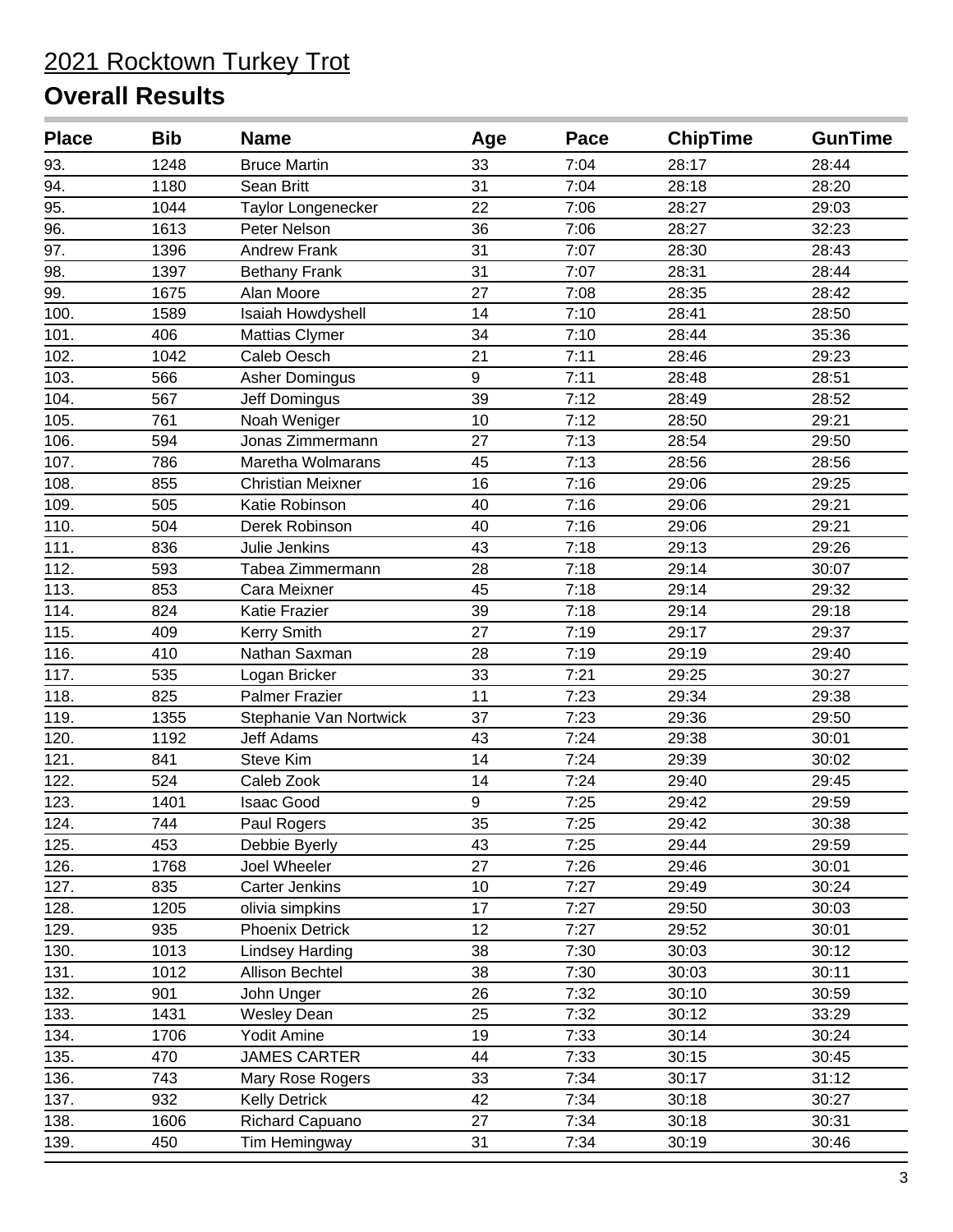| <b>Place</b> | <b>Bib</b> | <b>Name</b>            | Age | Pace | <b>ChipTime</b> | <b>GunTime</b> |
|--------------|------------|------------------------|-----|------|-----------------|----------------|
| 140.         | 1620       | <b>Elise Derstine</b>  | 39  | 7:34 | 30:20           | 30:30          |
| 141.         | 941        | <b>Samuel Davis</b>    | 27  | 7:34 | 30:20           | 30:34          |
| 142.         | 1099       | Benjamin Carlson       | 12  | 7:36 | 30:26           | 32:48          |
| 143.         | 1423       | <b>Scott Harris</b>    | 37  | 7:36 | 30:28           | 31:02          |
| 144.         | 1277       | Ty Khochareun          | 17  | 7:38 | 30:35           | 31:01          |
| 145.         | 1299       | Danielle Rhodes        | 32  | 7:39 | 30:37           | 31:06          |
| 146.         | 1385       | <b>Brooke Saunders</b> | 13  | 7:39 | 30:37           | 30:39          |
| 147.         | 1384       | Mary Jo Saunders       | 47  | 7:39 | 30:38           | 30:40          |
| 148.         | 904        | Jesse Layne            | 22  | 7:40 | 30:42           | 30:52          |
| 149.         | 929        | <b>Tristan Moll</b>    | 13  | 7:40 | 30:43           | 30:46          |
| 150.         | 509        | Stephen Howard         | 31  | 7:40 | 30:44           | 31:02          |
| 151.         | 1484       | <b>Clay Showalter</b>  | 41  | 7:42 | 30:51           | 31:17          |
| 152.         | 1670       | <b>Molly Shickel</b>   | 22  | 7:42 | 30:52           | 31:24          |
| 153.         | 1684       | Julia Sheffer          | 24  | 7:42 | 30:52           | 31:24          |
| 154.         | 1679       | Erin Galati            | 36  | 7:43 | 30:53           | 31:25          |
| 155.         | 1135       | James Hewitt           | 12  | 7:43 | 30:54           | 31:05          |
| 156.         | 1765       | Sean Clifford          | 37  | 7:43 | 30:55           | 31:13          |
| 157.         | 945        | Kyle Rothemich         | 30  | 7:44 | 30:59           | 31:24          |
| 158.         | 1286       | Nelson Alleyne         | 19  | 7:45 | 31:03           | 31:31          |
| 159.         | 1249       | William Eldridge       | 42  | 7:46 | 31:06           | 31:27          |
| 160.         | 1353       | Max Fletcher           | 11  | 7:46 | 31:07           | 31:45          |
| 161.         | 1352       | Nora Fletcher          | 39  | 7:46 | 31:07           | 31:45          |
| 162.         | 652        | Lauren Lacy            | 24  | 7:47 | 31:09           | 31:24          |
| 163.         | 460        | Kelly Rohrer           | 23  | 7:47 | 31:09           | 31:24          |
| 164.         | 461        | Allison Rohrer         | 26  | 7:47 | 31:10           | 31:26          |
| 165.         | 1151       | Jason Shifflett        | 36  | 7:50 | 31:22           | 31:45          |
| 166.         | 737        | Marcus Skaflen         | 41  | 7:50 | 31:24           | 34:22          |
| 167.         | 634        | <b>Marshall Smith</b>  | 16  | 7:51 | 31:25           | 31:55          |
| 168.         | 739        | Roe Skaflen            | 15  | 7:51 | 31:26           | 34:20          |
| 169.         | 954        | James Davis            | 36  | 7:52 | 31:29           | 32:16          |
| 170.         | 1058       | Jonathan DeVier-Scott  | 63  | 7:52 | 31:31           | 32:01          |
| 171.         | 1045       | Michael Koontz         | 59  | 7:53 | 31:35           | 31:56          |
| 172.         | 704        | <b>Brad Moseley</b>    | 15  | 7:54 | 31:38           | 32:03          |
| 173.         | 703        | Mark Moseley           | 42  | 7:54 | 31:40           | 32:04          |
| 174.         | 459        | Logan Kreider          | 28  | 7:55 | 31:42           | 32:11          |
| 175.         | 1453       | Katelyn King           | 37  | 7:56 | 31:47           | 32:16          |
| 176.         | 1762       | <b>Beth Pease</b>      | 60  | 7:57 | 31:50           | 32:03          |
| 177.         | 1636       | Cat St Ours            | 37  | 7:58 | 31:54           | 32:06          |
| 178.         | 543        | Sophie Sallah          | 18  | 7:58 | 31:56           | 32:13          |
| 179.         | 1489       | Stanley Inouye         | 18  | 7:58 | 31:56           | 32:32          |
| 180.         | 1173       | Julie Pate             | 42  | 7:59 | 31:57           | 32:10          |
| 181.         | 982        | Prena Scholfield       | 42  | 7:59 | 31:59           | 32:44          |
| 182.         | 1451       | Rachael Harnish        | 33  | 7:59 | 32:00           | 32:27          |
| 183.         | 1763       | <b>Elena Pruett</b>    | 26  | 8:00 | 32:04           | 46:20          |
| 184.         | 553        | Jonas Norment          | 10  | 8:01 | 32:05           | 32:10          |
| 185.         | 1293       | Carol Lowry            | 51  | 8:02 | 32:09           | 32:30          |
| 186.         | 1047       | <b>Matthew Murphy</b>  | 40  | 8:02 | 32:09           | 33:30          |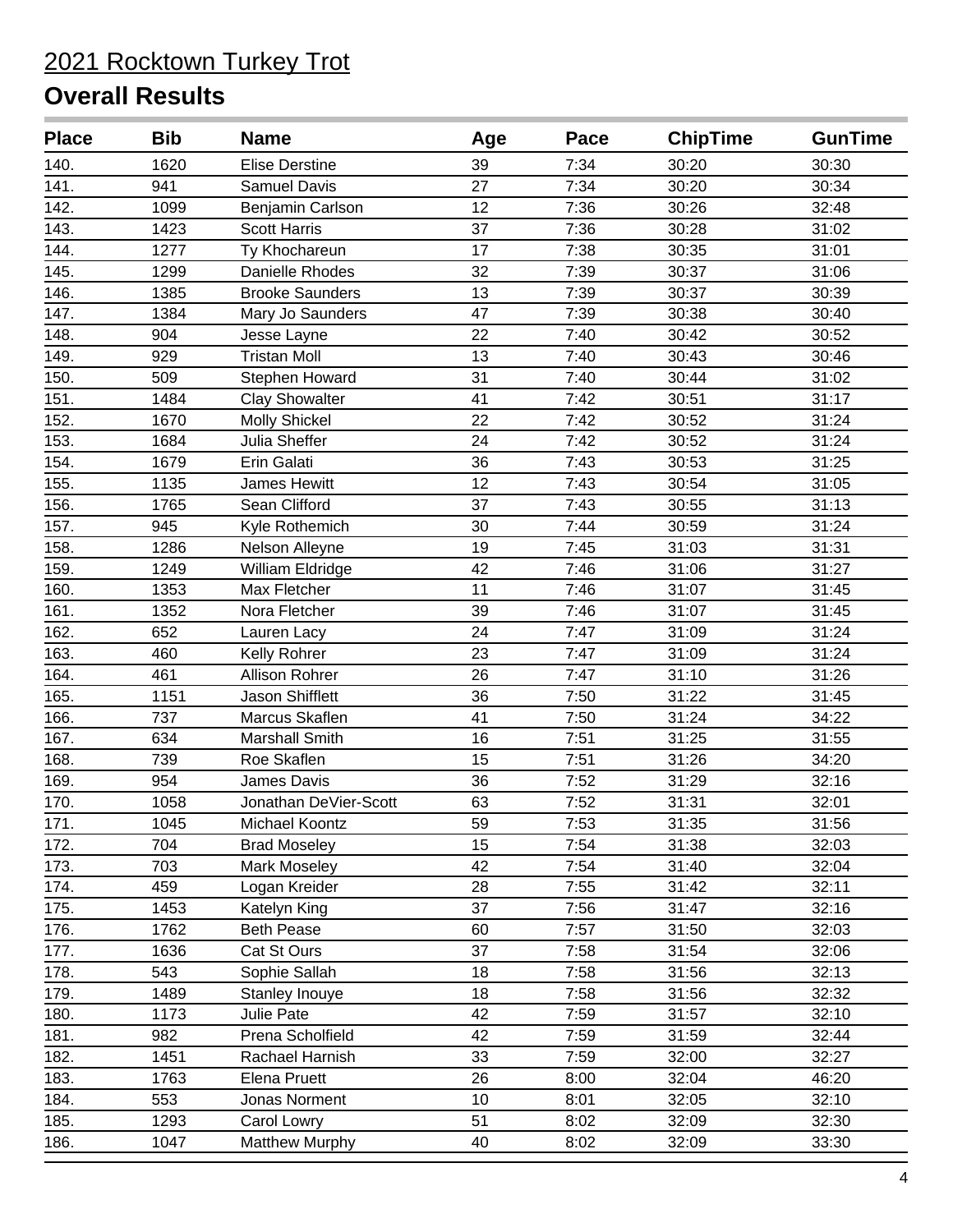| <b>Place</b> | <b>Bib</b> | <b>Name</b>             | Age | Pace | <b>ChipTime</b> | <b>GunTime</b> |
|--------------|------------|-------------------------|-----|------|-----------------|----------------|
| 187.         | 1406       | <b>Cat Makarewich</b>   | 38  | 8:02 | 32:10           | 32:37          |
| 188.         | 1698       | <b>Isaiah Hartzler</b>  | 24  | 8:02 | 32:12           | 32:12          |
| 189.         | 1594       | Colby Morgan            | 12  | 8:03 | 32:16           | 32:34          |
| 190.         | 443        | Eli Fox                 | 12  | 8:04 | 32:17           | 33:41          |
| 191.         | 1456       | Celia Layman            | 50  | 8:04 | 32:19           | 32:22          |
| 192.         | 645        | Evan Kulp               | 16  | 8:04 | 32:20           | 33:05          |
| 193.         | 1410       | Ada Cole                | 17  | 8:05 | 32:21           | 36:21          |
| 194.         | 1280       | Heather Moneymaker      | 39  | 8:05 | 32:22           | 33:18          |
| 195.         | 923        | Jake Boychenko          | 21  | 8:05 | 32:23           | 33:12          |
| 196.         | 752        | RJ Lucas                | 33  | 8:05 | 32:24           | 32:43          |
| 197.         | 544        | John Sallah             | 53  | 8:05 | 32:24           | 32:42          |
| 198.         | 1596       | Amanda Beppler          | 42  | 8:06 | 32:25           | 33:17          |
| 199.         | 1409       | <b>Holly Labbe</b>      | 49  | 8:06 | 32:26           | 36:26          |
| 200.         | 1403       | <b>Rick Good</b>        | 44  | 8:06 | 32:26           | 32:42          |
| 201.         | 446        | Shawn Phillips          | 43  | 8:06 | 32:28           | 33:18          |
| 202.         | 1190       | Jason Box               | 47  | 8:07 | 32:29           | 32:58          |
| 203.         | 1661       | Kendra Yoder            | 30  | 8:07 | 32:30           | 33:30          |
| 204.         | 984        | Rebecca Alexander       | 39  | 8:07 | 32:30           | 33:22          |
| 205.         | 1719       | <b>Heather Yeager</b>   | 42  | 8:07 | 32:30           | 32:50          |
| 206.         | 908        | Juancho Fuentes-Fuentes | 24  | 8:08 | 32:33           | 32:40          |
| 207.         | 1628       | Sierra Swisher          | 26  | 8:08 | 32:35           | 33:51          |
| 208.         | 1157       | Monica Rhodes           | 41  | 8:09 | 32:37           | 33:28          |
| 209.         | 922        | <b>Charles Warren</b>   | 36  | 8:09 | 32:38           | 33:32          |
| 210.         | 1119       | Melody King             | 41  | 8:09 | 32:40           | 33:15          |
| 211.         | 995        | Mackeni Shaffner        | 21  | 8:10 | 32:42           | 32:56          |
| 212.         | 1652       | <b>Andrew Garber</b>    | 11  | 8:12 | 32:49           | 33:01          |
| 213.         | 616        | Ellen Blosser           | 38  | 8:13 | 32:53           | 36:33          |
| 214.         | 434        | Kim Dofflemyer          | 38  | 8:14 | 32:57           | 33:19          |
| 215.         | 1327       | Aaron Shirkey           | 48  | 8:14 | 32:57           | 33:19          |
| 216.         | 1402       | Silas Good              | 11  | 8:14 | 32:59           | 33:49          |
| 217.         | 1692       | Mark Pekun              | 22  | 8:15 | 33:04           | 33:10          |
| 218.         | 1120       | Kara Dillard            | 40  | 8:16 | 33:07           | 33:19          |
| 219.         | 1769       | Luke Wheeler            | 20  | 8:18 | 33:13           | 33:28          |
| 220.         | 1098       | Mara Carlson            | 14  | 8:19 | 33:17           | 35:14          |
| 221.         | 856        | Dan Spitzner            | 50  | 8:19 | 33:19           | 33:39          |
| 222.         | 1020       | Kathy Byers             | 62  | 8:20 | 33:22           | 33:52          |
| 223.         | 1048       | Kim Brabson             | 44  | 8:20 | 33:22           | 33:54          |
| 224.         | 766        | Ben Yoder               | 12  | 8:21 | 33:25           | 34:38          |
| 225.         | 1395       | <b>Patrick Barnes</b>   | 35  | 8:21 | 33:25           | 34:27          |
| 226.         | 1504       | Steve McClay            | 51  | 8:22 | 33:29           | 33:49          |
| 227.         | 1588       | Endré Witthoeft         | 50  | 8:22 | 33:31           | 35:21          |
| 228.         | 868        | Jillian Foerster        | 32  | 8:22 | 33:32           | 33:50          |
| 229.         | 473        | Seth Berkey             | 45  | 8:23 | 33:34           | 34:51          |
| 230.         | 985        | Justin Alexander        | 40  | 8:23 | 33:34           | 34:27          |
| 231.         | 768        | John Coakley            | 53  | 8:23 | 33:35           | 33:57          |
| 232.         | 958        | Kate Hensley            | 43  | 8:23 | 33:36           | 34:30          |
| 233.         | 1140       | Melissa Mayhew          | 48  | 8:25 | 33:41           | 34:26          |
|              |            |                         |     |      |                 |                |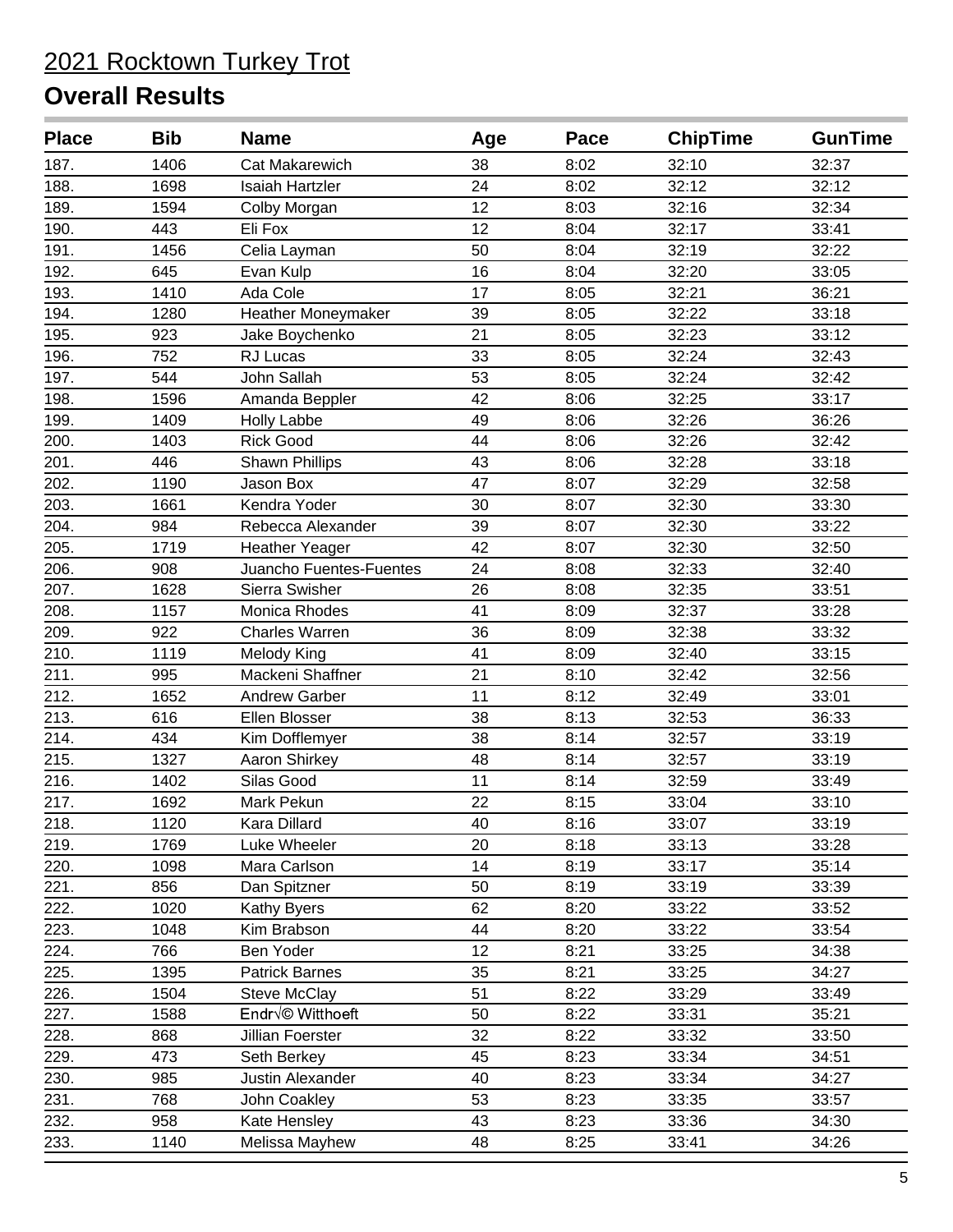| <b>Place</b> | <b>Bib</b> | <b>Name</b>              | Age | Pace | <b>ChipTime</b> | <b>GunTime</b> |
|--------------|------------|--------------------------|-----|------|-----------------|----------------|
| 234.         | 1115       | <b>Sherman Showalter</b> | 34  | 8:25 | 33:42           | 34:08          |
| 235.         | 1266       | john canter              | 65  | 8:25 | 33:42           | 34:25          |
| 236.         | 1647       | <b>Brent Hershey</b>     | 53  | 8:25 | 33:44           | 34:02          |
| 237.         | 451        | <b>Chance Ebersold</b>   | 43  | 8:25 | 33:44           | 34:45          |
| 238.         | 1234       | <b>Ryan Martin</b>       | 36  | 8:26 | 33:45           | 34:33          |
| 239.         | 1519       | nick kozel               | 44  | 8:27 | 33:49           | 33:49          |
| 240.         | 1417       | Mary Ruth Shifflett      | 20  | 8:27 | 33:51           | 34:20          |
| 241.         | 1156       | <b>Lemuel Hancock</b>    | 36  | 8:27 | 33:51           | 34:02          |
| 242.         | 536        | Ashley Branner           | 28  | 8:27 | 33:51           | 34:54          |
| 243.         | 1416       | Katie Shifflett          | 47  | 8:27 | 33:51           | 34:20          |
| 244.         | 537        | Andrew Brown             | 35  | 8:27 | 33:52           | 34:54          |
| 245.         | 572        | Julie Logan              | 65  | 8:28 | 33:53           | 34:15          |
| 246.         | 549        | <b>Toby Soper</b>        | 41  | 8:28 | 33:54           | 39:49          |
| 247.         | 881        | Ignacio Barona           | 16  | 8:28 | 33:54           | 34:16          |
| 248.         | 598        | Abby Gibson              | 13  | 8:29 | 33:57           | 34:03          |
| 249.         | 1735       | Berkley Buchanan         | 29  | 8:29 | 33:59           | 34:53          |
| 250.         | 1207       | cole simpkins            | 11  | 8:29 | 34:00           | 34:39          |
| 251.         | 1502       | Aiden Dumas              | 15  | 8:29 | 34:00           | 35:24          |
| 252.         | 1179       | Anna Michael Parlee      | 11  | 8:30 | 34:01           | 34:39          |
| 253.         | 458        | Amy Kreider              | 28  | 8:30 | 34:03           | 34:32          |
| 254.         | 1178       | Jordan Parlee            | 42  | 8:30 | 34:03           | 34:42          |
| 255.         | 486        | Melanie Munier           | 36  | 8:31 | 34:06           | 35:19          |
| 256.         | 1383       | Kyle Albertson           | 20  | 8:31 | 34:07           | 34:31          |
| 257.         | 937        | Ryan Nixon               | 25  | 8:31 | 34:08           | 35:09          |
| 258.         | 938        | Aimee Johnson            | 34  | 8:32 | 34:12           | 35:18          |
| 259.         | 1674       | Jerry Holsopple          | 64  | 8:33 | 34:14           | 35:24          |
| 260.         | 1204       | jim Simpkins             | 48  | 8:33 | 34:15           | 34:54          |
| 261.         | 1634       | <b>Grant Lowery</b>      | 24  | 8:33 | 34:16           | 35:20          |
| 262.         | 1426       | <b>Tara Selby</b>        | 27  | 8:33 | 34:16           | 34:42          |
| 263.         | 1260       | <b>Lindsey Cook</b>      | 38  | 8:33 | 34:16           | 35:16          |
| 264.         | 469        | Karana Wenger            | 32  | 8:34 | 34:17           | 35:21          |
| 265.         | 1671       | Maria Holsopple          | 36  | 8:34 | 34:20           | 35:30          |
| 266.         | 1483       | Cindy Liu                | 16  | 8:35 | 34:22           | 35:07          |
| 267.         | 1488       | Bryce Inouye             | 49  | 8:35 | 34:24           | 34:59          |
| 268.         | 689        | Katie Attkison           | 39  | 8:36 | 34:27           | 34:42          |
| 269.         | 1292       | Amy Folkerts             | 24  | 8:36 | 34:28           | 35:24          |
| 270.         | 1074       | Rachel Mast              | 27  | 8:37 | 34:30           | 35:29          |
| 271.         | 1287       | Juni Sauder              | 28  | 8:37 | 34:32           | 35:39          |
| 272.         | 642        | Tom McKenzie             | 62  | 8:37 | 34:32           | 35:02          |
| 273.         | 1330       | Dylan Goodman            | 27  | 8:38 | 34:33           | 34:57          |
| 274.         | 1329       | <b>Carter Williams</b>   | 29  | 8:38 | 34:33           | 34:57          |
| 275.         | 1056       | Rachel Pryor             | 38  | 8:38 | 34:34           | 35:37          |
| 276.         | 631        | <b>Theresa Smith</b>     | 46  | 8:39 | 34:37           | 35:33          |
| 277.         | 432        | heath knott              | 34  | 8:39 | 34:38           | 36:07          |
| 278.         | 879        | <b>Matthew Mast</b>      | 13  | 8:39 | 34:40           | 35:02          |
| 279.         | 878        | Marcelo Mast             | 47  | 8:40 | 34:41           | 35:03          |
| 280.         | 1399       | Sadie Deeble             | 12  | 8:40 | 34:44           | 35:22          |
|              |            |                          |     |      |                 |                |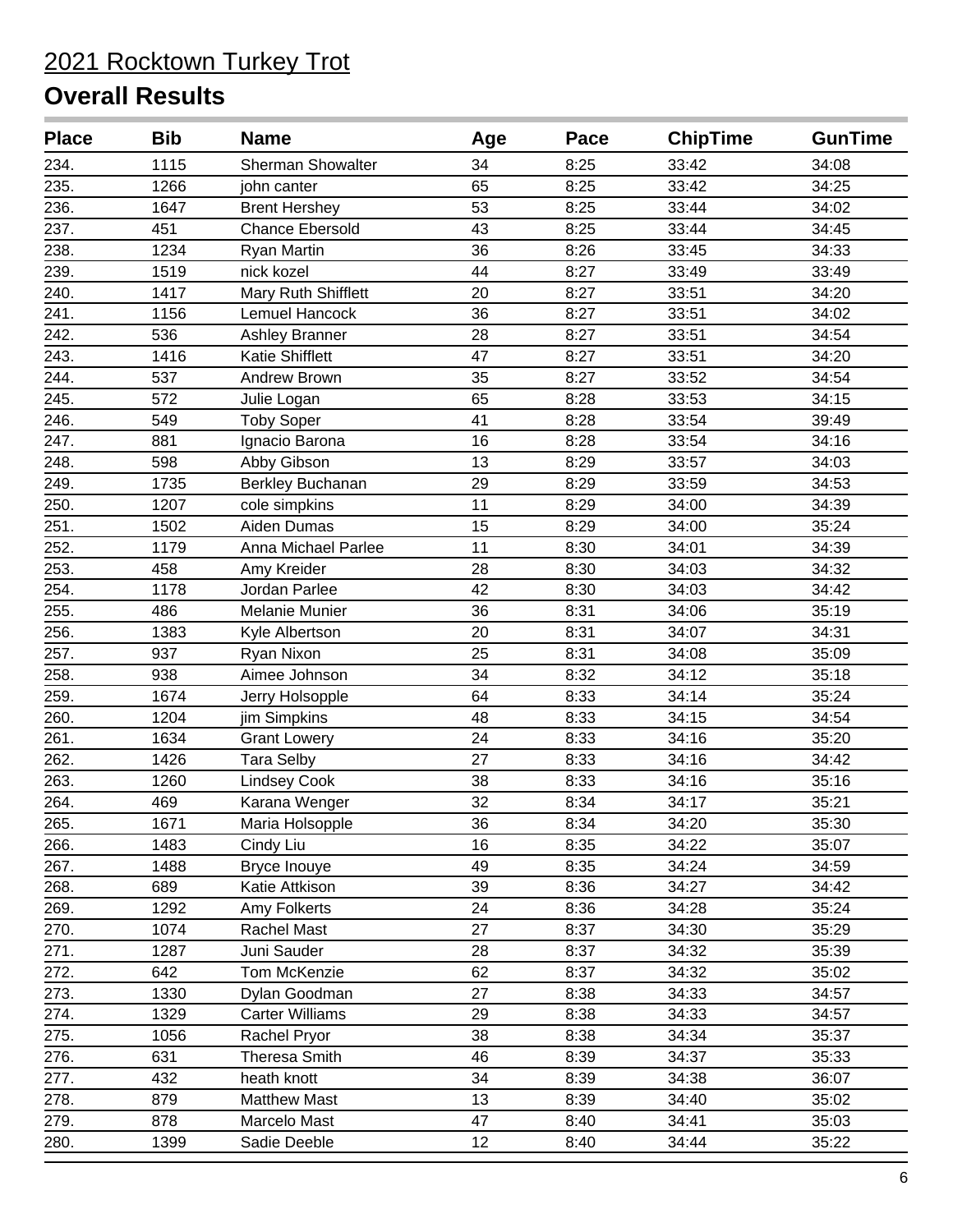| <b>Place</b> | <b>Bib</b> | <b>Name</b>              | Age | Pace | <b>ChipTime</b> | <b>GunTime</b> |
|--------------|------------|--------------------------|-----|------|-----------------|----------------|
| 281.         | 1398       | Paul Deeble              | 48  | 8:41 | 34:45           | 35:22          |
| 282.         | 1618       | Kurtis Sauder            | 54  | 8:41 | 34:46           | 35:52          |
| 283.         | 1152       | Lauren Shifflett         | 34  | 8:41 | 34:46           | 35:11          |
| 284.         | 899        | Kellie Simmons           | 50  | 8:41 | 34:48           | 35:13          |
| 285.         | 900        | <b>Hope Simmons</b>      | 22  | 8:41 | 34:48           | 35:14          |
| 286.         | 933        | Doug Detrick             | 48  | 8:42 | 34:49           | 37:07          |
| 287.         | 1211       | Phyllis Yoder            | 61  | 8:42 | 34:50           | 35:50          |
| 288.         | 1040       | Shelby Longenecker       | 51  | 8:42 | 34:51           | 35:29          |
| 289.         | 1404       | <b>Rachel Sauder</b>     | 22  | 8:42 | 34:51           | 35:58          |
| 290.         | 1702       | Jacob Nichols            | 16  | 8:42 | 34:51           | 37:17          |
| 291.         | 1041       | Kevin Longenecker        | 52  | 8:42 | 34:52           | 35:29          |
| 292.         | 1725       | Lara Mack                | 35  | 8:43 | 34:53           | 35:34          |
| 293.         | 1680       | Ayca Cavusoglu Yalcin    | 13  | 8:43 | 34:53           | 35:24          |
| 294.         | 1721       | <b>JEREMIAH BRINKLEY</b> | 30  | 8:43 | 34:54           | 35:05          |
| 295.         | 1274       | <b>Anthony Bess</b>      | 44  | 8:43 | 34:54           | 35:48          |
| 296.         | 760        | Maya Weniger             | 11  | 8:43 | 34:54           | 35:26          |
| 297.         | 762        | Avery Weniger            | 8   | 8:43 | 34:56           | 35:27          |
| 298.         | 895        | Kellie Serrell           | 22  | 8:44 | 34:57           | 35:32          |
| 299.         | 1339       | Felix Decena             | 54  | 8:45 | 35:02           | 36:03          |
| 300.         | 1332       | <b>Brad Williams</b>     | 60  | 8:45 | 35:04           | 35:27          |
| 301.         | 943        | Mark Vakarchuk           | 23  | 8:47 | 35:11           | 35:18          |
| 302.         | 1722       | Joy Monger               | 48  | 8:47 | 35:11           | 35:31          |
| 303.         | 947        | Phillip Zubov            | 22  | 8:48 | 35:15           | 36:04          |
| 304.         | 1752       | evelyn miller            | 21  | 8:48 | 35:16           | 36:44          |
| 305.         | 1034       | Peter Stauffer           | 22  | 8:49 | 35:19           | 35:25          |
| 306.         | 558        | Scott Sallah             | 55  | 8:49 | 35:19           | 35:56          |
| 307.         | 883        | Mikayden Mast            | 10  | 8:50 | 35:23           | 35:46          |
| 308.         | 457        | <b>Brittany Rohrer</b>   | 21  | 8:51 | 35:25           | 35:59          |
| 309.         | 456        | Anita Early              | 56  | 8:51 | 35:25           | 35:59          |
| 310.         | 1400       | Kara Good                | 45  | 8:51 | 35:26           | 36:16          |
| 311.         | 921        | Millie Davis             | 62  | 8:51 | 35:26           | 36:14          |
| 312.         | 573        | Allen Clague             | 68  | 8:51 | 35:27           | 36:35          |
| 313.         | 1420       | Lauren Simmers           | 32  | 8:51 | 35:27           | 36:35          |
| 314.         | 736        | Andrea Skaflen           | 42  | 8:51 | 35:28           | 38:27          |
| 315.         | 1143       | Sadie Mayhew             | 15  | 8:52 | 35:29           | 36:14          |
| 316.         | 1141       | <b>Frederick Mayhew</b>  | 48  | 8:52 | 35:29           | 36:15          |
| 317.         | 1376       | Laura Stuart Leslie      | 49  | 8:52 | 35:29           | 36:02          |
| 318.         | 787        | Johan Wolmarans          | 50  | 8:53 | 35:34           | 36:23          |
| 319.         | 1520       | Krystal Dawson           | 32  | 8:53 | 35:36           | 36:26          |
| 320.         | 818        | <b>Julian Ballew</b>     | 11  | 8:54 | 35:39           | 38:03          |
| 321.         | 1672       | Roger Borichewski        | 56  | 8:54 | 35:39           | 37:01          |
| 322.         | 800        | Erin Pearson             | 21  | 8:54 | 35:40           | 36:57          |
| 323.         | 987        | Isaac Rohrer             | 28  | 8:55 | 35:41           | 36:36          |
| 324.         | 986        | Natalie Rohrer           | 28  | 8:55 | 35:42           | 36:36          |
| 325.         | 442        | Jenny Fox                | 44  | 8:56 | 35:46           | 37:12          |
| 326.         | 1386       | Kristi Maxwell           | 49  | 8:56 | 35:48           | 36:07          |
| 327.         | 1132       | Simara Allen             | 25  | 8:56 | 35:48           | 36:53          |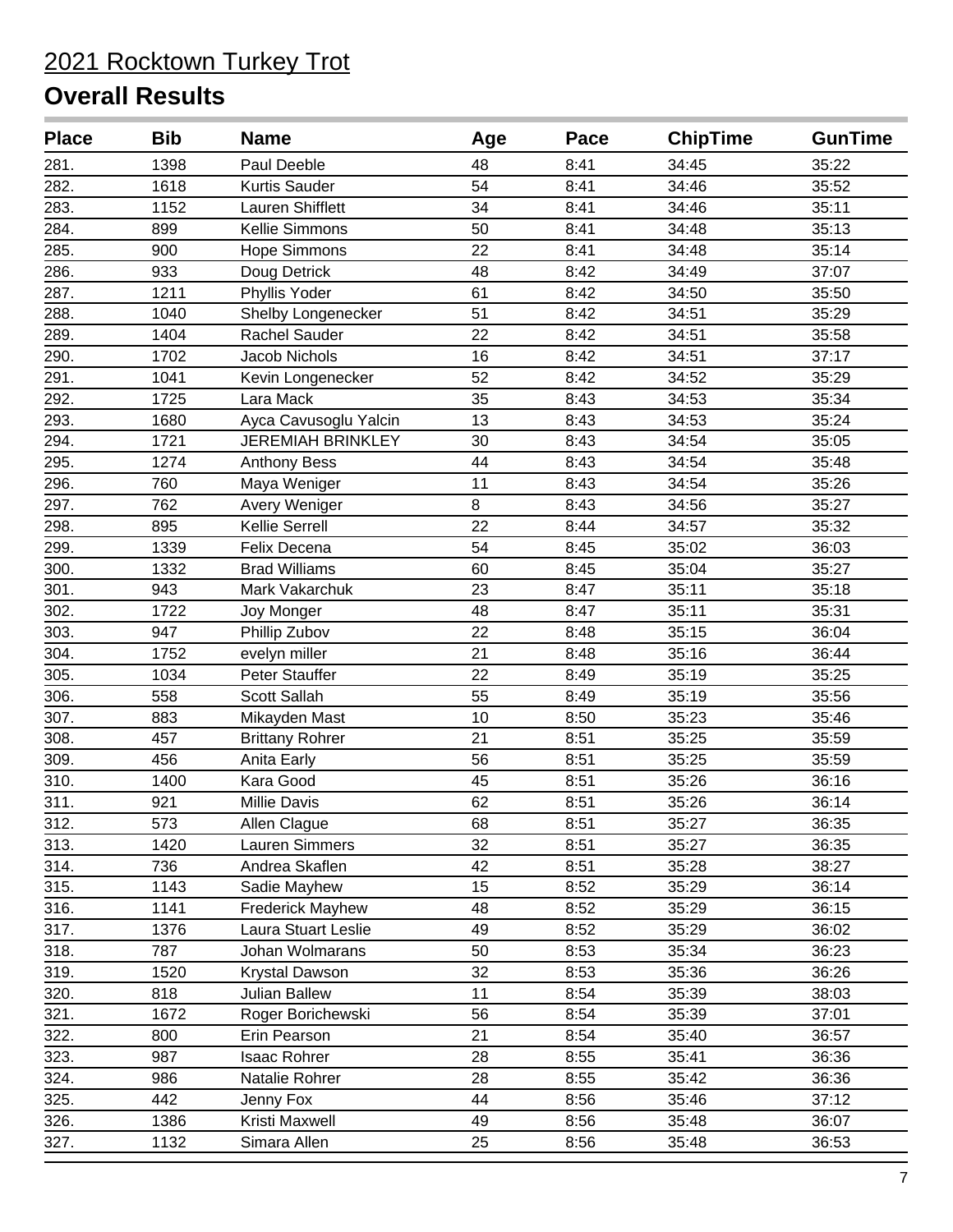| <b>Place</b> | <b>Bib</b> | <b>Name</b>                | Age | Pace | <b>ChipTime</b> | <b>GunTime</b> |
|--------------|------------|----------------------------|-----|------|-----------------|----------------|
| 328.         | 1083       | John McGowan               | 72  | 8:56 | 35:48           | 37:11          |
| 329.         | 1199       | Rebecca Carbaugh           | 38  | 8:57 | 35:49           | 36:53          |
| 330.         | 692        | Devon Anders               | 55  | 8:57 | 35:51           | 37:13          |
| 331.         | 1746       | Jeremy Mason               | 45  | 8:57 | 35:51           | 37:13          |
| 332.         | 1506       | Jessica Peters             | 28  | 8:57 | 35:52           | 36:19          |
| 333.         | 1711       | Cate Hinegardner           | 12  | 8:57 | 35:52           | 37:39          |
| 334.         | 546        | Seville Lantz              | 33  | 8:58 | 35:53           | 36:27          |
| 335.         | 979        | <b>Macey Myers</b>         | 12  | 8:58 | 35:54           | 37:09          |
| 336.         | 730        | Eryn Martin                | 27  | 9:00 | 36:03           | 36:39          |
| 337.         | 1348       | Ian Napier                 | 35  | 9:01 | 36:05           | 37:14          |
| 338.         | 955        | <b>John TANSEY</b>         | 72  | 9:01 | 36:06           | 36:46          |
| 339.         | 551        | <b>Christy Norment</b>     | 44  | 9:01 | 36:07           | 36:12          |
| 340.         | 1123       | Seth Newman                | 29  | 9:01 | 36:07           | 36:48          |
| 341.         | 871        | Rachel Roth Sawatzky       | 45  | 9:01 | 36:08           | 36:56          |
| 342.         | 872        | Sim Dlova                  | 40  | 9:01 | 36:08           | 36:57          |
| 343.         | 1114       | <b>Tory Boffo</b>          | 44  | 9:01 | 36:08           | 36:55          |
| 344.         | 610        | Jason Klinedinst           | 34  | 9:02 | 36:10           | 36:31          |
| 345.         | 454        | Kerri Wilson               | 53  | 9:02 | 36:11           | 36:57          |
| 346.         | 429        | Sequoia Hall               | 14  | 9:02 | 36:11           | 37:58          |
| 347.         | 816        | <b>Brandi Sheffer-Bess</b> | 36  | 9:02 | 36:12           | 37:03          |
| 348.         | 1347       | <b>Rachel Miller</b>       | 32  | 9:03 | 36:12           | 37:21          |
| 349.         | 1726       | Kari Millstein             | 26  | 9:03 | 36:13           | 36:53          |
| 350.         | 1261       | Jana Landes                | 49  | 9:03 | 36:13           | 36:56          |
| 351.         | 1371       | <b>Gavin Showalter</b>     | 9   | 9:03 | 36:13           | 37:29          |
| 352.         | 426        | Karin Tollefson            | 46  | 9:03 | 36:13           | 38:01          |
| 353.         | 1122       | Leah Cawthorn              | 25  | 9:03 | 36:15           | 36:54          |
| 354.         | 650        | Jessica Lam                | 26  | 9:04 | 36:18           | 36:54          |
| 355.         | 907        | Jorge Fuentes-Fuentes      | 24  | 9:04 | 36:20           | 36:26          |
| 356.         | 449        | Cassandra Hemingway        | 31  | 9:05 | 36:21           | 37:17          |
| 357.         | 1574       | Kaelyn Warne               | 26  | 9:06 | 36:26           | 38:17          |
| 358.         | 452        | Miranda Ebersold           | 38  | 9:06 | 36:26           | 37:28          |
| 359.         | 1201       | George Volker              | 67  | 9:06 | 36:26           | 37:10          |
| 360.         | 1693       | Jolie Lewis                | 49  | 9:06 | 36:27           | 37:04          |
| 361.         | 507        | Morgan Eye                 | 30  | 9:06 | 36:27           | 36:46          |
| 362.         | 508        | Avenlea Howard             | 30  | 9:06 | 36:27           | 36:46          |
| 363.         | 1576       | Samuel Meyers              | 26  | 9:06 | 36:28           | 38:17          |
| 364.         | 794        | Mike Yoder                 | 35  | 9:07 | 36:29           | 36:45          |
| 365.         | 793        | Grace Yoder                | 32  | 9:07 | 36:29           | 36:45          |
| 366.         | 462        | <b>Chad Haimowitz</b>      | 34  | 9:07 | 36:30           | 36:46          |
| 367.         | 992        | <b>Trevor Oyer</b>         | 25  | 9:07 | 36:32           | 37:18          |
| 368.         | 991        | Abby Oyer                  | 24  | 9:07 | 36:32           | 37:18          |
| 369.         | 1087       | Joy Thrasher               | 36  | 9:08 | 36:34           | 38:08          |
| 370.         | 765        | Alex Yoder                 | 41  | 9:08 | 36:34           | 37:48          |
| 371.         | 686        | Jacob Russell              | 31  | 9:08 | 36:35           | 37:25          |
| 372.         | 685        | <b>Heather Russell</b>     | 31  | 9:08 | 36:35           | 37:25          |
| 373.         | 751        | Nicholas Bunn              | 11  | 9:08 | 36:36           | 36:50          |
| 374.         | 747        | Norris Bunn                | 48  | 9:09 | 36:37           | 36:50          |
|              |            |                            |     |      |                 |                |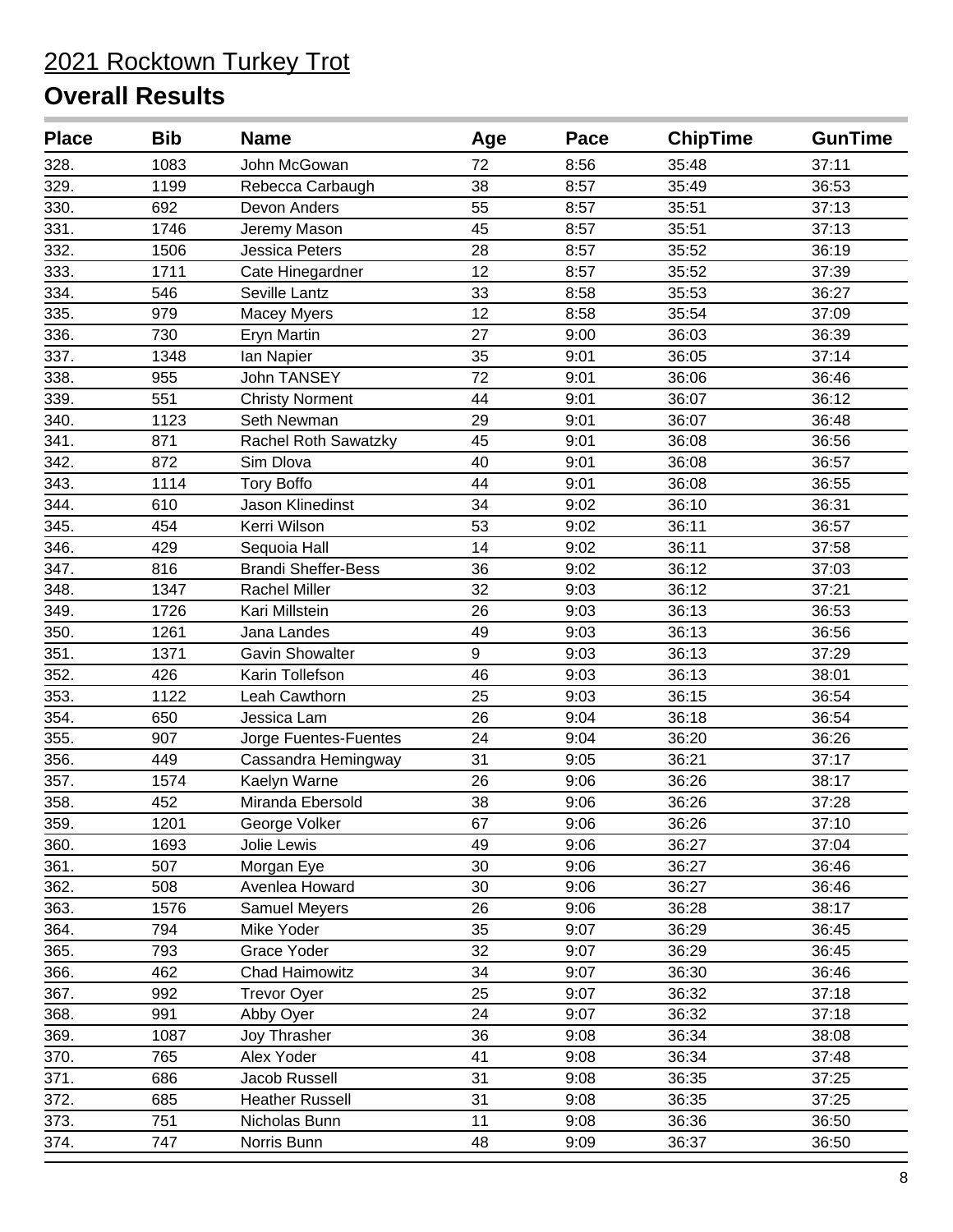| <b>Place</b> | <b>Bib</b> | <b>Name</b>                | Age | Pace | <b>ChipTime</b> | <b>GunTime</b> |
|--------------|------------|----------------------------|-----|------|-----------------|----------------|
| 375.         | 1365       | <b>Holly Simmers</b>       | 40  | 9:09 | 36:38           | 37:02          |
| 376.         | 719        | Lorie Lucas                | 48  | 9:09 | 36:39           | 37:38          |
| 377.         | 1635       | Molly Crenshaw             | 40  | 9:09 | 36:39           | 37:02          |
| 378.         | 865        | Jacob Scott                | 25  | 9:09 | 36:40           | 37:28          |
| 379.         | 534        | Anna Bricker               | 28  | 9:09 | 36:40           | 37:42          |
| 380.         | 915        | Virginia Moore             | 30  | 9:10 | 36:42           | 36:48          |
| 381.         | 874        | <b>Brian Belyea</b>        | 12  | 9:10 | 36:42           | 38:26          |
| 382.         | 478        | Lori Smilowitz             | 54  | 9:10 | 36:43           | 37:16          |
| 383.         | 750        | Matilda Bunn               | 13  | 9:11 | 36:45           | 36:58          |
| 384.         | 1465       | <b>Steven Smith</b>        | 29  | 9:11 | 36:48           | 38:42          |
| 385.         | 1749       | <b>Edward Ashton Pease</b> | 29  | 9:11 | 36:48           | 38:42          |
| 386.         | 1181       | Kristina Britt             | 32  | 9:12 | 36:51           | 37:22          |
| 387.         | 468        | Missy Whetzel              | 43  | 9:12 | 36:52           | 37:49          |
| 388.         | 1014       | Annette Fornadel           | 46  | 9:13 | 36:53           | 37:34          |
| 389.         | 1104       | Seth Amsden                | 39  | 9:13 | 36:53           | 37:24          |
| 390.         | 1668       | <b>Graham Weaver</b>       | 9   | 9:13 | 36:54           | 39:50          |
| 391.         | 1665       | Jeremiah Weaver            | 36  | 9:13 | 36:54           | 39:52          |
| 392.         | 927        | Renee Moll                 | 43  | 9:13 | 36:54           | 37:40          |
| 393.         | 1015       | Matt Fornadel              | 46  | 9:13 | 36:54           | 37:35          |
| 394.         | 994        | Victoria Wilson            | 23  | 9:13 | 36:54           | 37:56          |
| 395.         | 1691       | <b>Catherine McGowan</b>   | 32  | 9:13 | 36:55           | 37:26          |
| 396.         | 831        | <b>Catherine Rhodes</b>    | 33  | 9:13 | 36:55           | 37:26          |
| 397.         | 514        | Natasha Pence              | 33  | 9:15 | 37:01           | 38:23          |
| 398.         | 1405       | <b>Corinne Makarewich</b>  | 38  | 9:15 | 37:02           | 38:09          |
| 399.         | 515        | Serena Pence               | 39  | 9:15 | 37:02           | 38:25          |
| 400.         | 483        | Steph Brown                | 41  | 9:15 | 37:04           | 37:59          |
| 401.         | 646        | Greg Kulp                  | 13  | 9:16 | 37:05           | 37:50          |
| 402.         | 569        | Naomi Domingus             | 11  | 9:16 | 37:06           | 38:00          |
| 403.         | 1162       | <b>Rick Yoder</b>          | 74  | 9:16 | 37:08           | 38:17          |
| 404.         | 1235       | Jeremy Spilman             | 45  | 9:17 | 37:09           | 38:19          |
| 405.         | 1331       | <b>Marcy Williams</b>      | 59  | 9:17 | 37:10           | 37:34          |
| 406.         | 444        | Mark Fox                   | 46  | 9:17 | 37:11           | 38:35          |
| 407.         | 518        | <b>Brandy Somers</b>       | 40  | 9:17 | 37:12           | 37:45          |
| 408.         | 1096       | John Stoltzfus             | 50  | 9:18 | 37:13           | 39:41          |
| 409.         | 678        | Mike Mills                 | 49  | 9:19 | 37:20           | 38:31          |
| 410.         | 847        | Stephanie Keister          | 40  | 9:20 | 37:22           | 38:00          |
| 411.         | 859        | Cyndi Gusler               | 52  | 9:20 | 37:22           | 38:00          |
| 412.         | 1323       | Jennifer Deviers           | 30  | 9:22 | 37:29           | 39:03          |
| 413.         | 1351       | Missi Ratliff              | 33  | 9:22 | 37:29           | 39:03          |
| 414.         | 966        | Kimberly Ohgren            | 34  | 9:22 | 37:30           | 39:04          |
| 415.         | 488        | Genevieve Cowardin         | 22  | 9:23 | 37:34           | 38:19          |
| 416.         | 490        | Morgan Heckman             | 24  | 9:23 | 37:35           | 38:19          |
| 417.         | 1378       | James Weaver               | 34  | 9:23 | 37:35           | 40:30          |
| 418.         | 1291       | Kynsee Fennel              | 21  | 9:24 | 37:38           | 38:25          |
| 419.         | 1017       | <b>Addison Fornadel</b>    | 15  | 9:24 | 37:40           | 38:21          |
| 420.         | 427        | <b>Quillon Hall</b>        | 48  | 9:24 | 37:40           | 39:28          |
| 421.         | 1016       | Abby Fornadel              | 18  | 9:24 | 37:40           | 38:23          |
|              |            |                            |     |      |                 |                |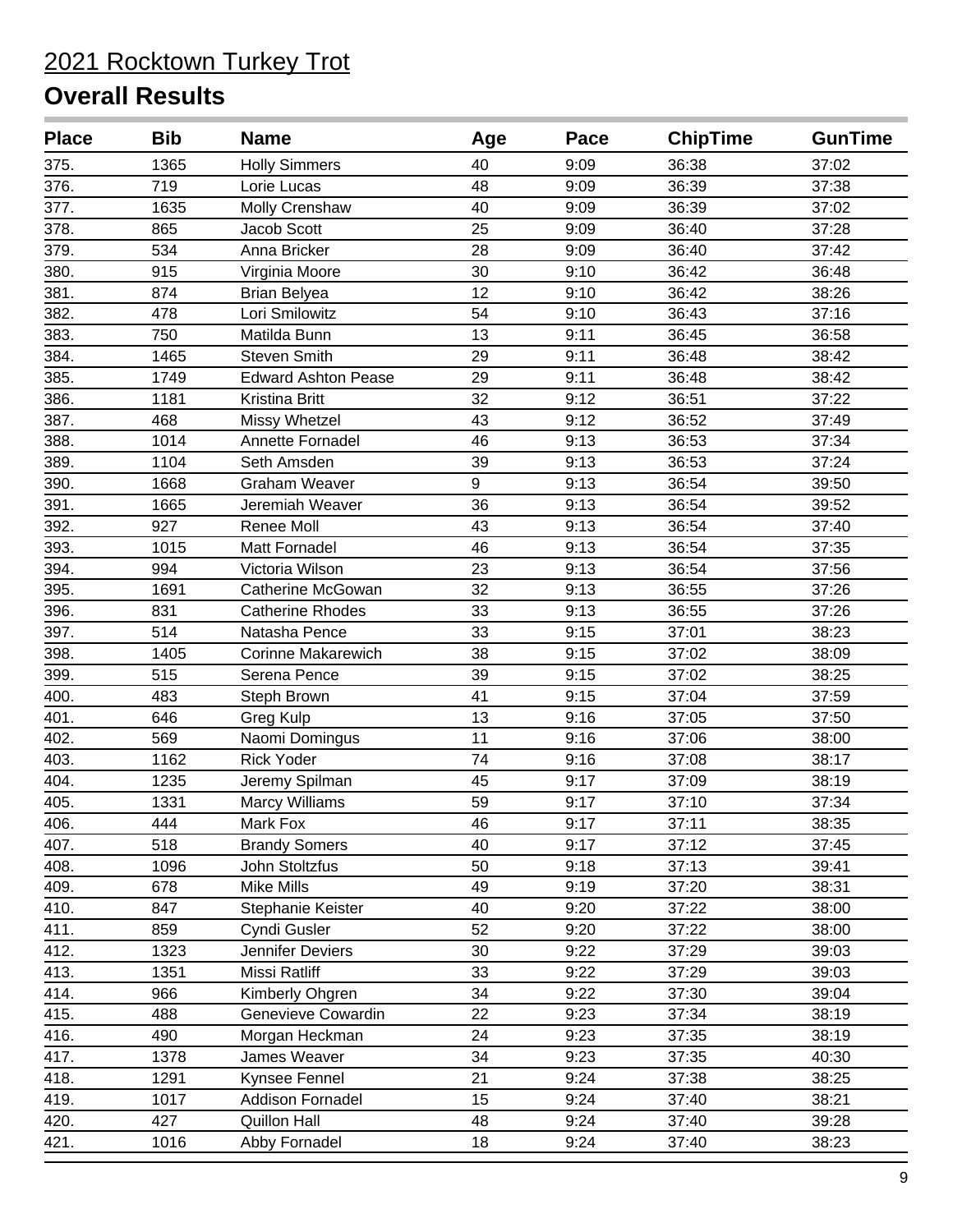| <b>Place</b> | <b>Bib</b> | <b>Name</b>            | Age            | Pace | <b>ChipTime</b> | <b>GunTime</b> |
|--------------|------------|------------------------|----------------|------|-----------------|----------------|
| 422.         | 525        | <b>Charity Neer</b>    | 34             | 9:25 | 37:43           | 38:55          |
| 423.         | 1333       | <b>Bailey Williams</b> | 26             | 9:26 | 37:46           | 38:10          |
| 424.         | 1097       | Matt Carlson           | 46             | 9:26 | 37:46           | 40:21          |
| 425.         | 1037       | Celeste Brubaker       | 37             | 9:26 | 37:48           | 38:46          |
| 426.         | 472        | Kristen Myers Berkey   | 30             | 9:27 | 37:50           | 39:06          |
| 427.         | 474        | Jessica Fitzgerald     | 33             | 9:27 | 37:50           | 39:06          |
| 428.         | 1088       | Moriah Fallon          | 36             | 9:28 | 37:54           | 39:20          |
| 429.         | 1439       | Pam Smith              | 59             | 9:28 | 37:55           | 39:49          |
| 430.         | 1272       | Joseph Hadley          | 26             | 9:29 | 37:57           | 39:21          |
| 431.         | 597        | <b>Griffin Walsh</b>   | $\overline{7}$ | 9:29 | 37:57           | 38:29          |
| 432.         | 1775       | <b>Travis Lawson</b>   | 11             | 9:29 | 37:59           | 39:09          |
| 433.         | 1038       | Joshua Brubaker        | 37             | 9:30 | 38:01           | 39:00          |
| 434.         | 1579       | Cole Herr              | 12             | 9:30 | 38:01           | 39:11          |
| 435.         | 1748       | Yhara Serrato          | 29             | 9:30 | 38:04           | 38:55          |
| 436.         | 1631       | Charlie Jesteadt       | 13             | 9:31 | 38:05           | 38:22          |
| 437.         | 487        | RaMona Stahl           | 61             | 9:31 | 38:06           | 38:52          |
| 438.         | 1659       | <b>Emily Walter</b>    | 24             | 9:31 | 38:07           | 39:04          |
| 439.         | 1621       | Katie Brady            | 28             | 9:31 | 38:07           | 39:04          |
| 440.         | 489        | Mary Jo Heckman        | 60             | 9:31 | 38:08           | 38:51          |
| 441.         | 838        | Ben Schreiber          | 52             | 9:33 | 38:13           | 38:52          |
| 442.         | 651        | Melissa Lam            | 50             | 9:33 | 38:14           | 38:49          |
| 443.         | 550        | Nathaniel Soper        | 11             | 9:34 | 38:17           | 39:43          |
| 444.         | 807        | Vaughan Stringham      | 11             | 9:34 | 38:18           | 38:29          |
| 445.         | 1653       | Andrew Burton          | 41             | 9:35 | 38:23           | 39:26          |
| 446.         | 1387       | Angie Stewart          | 41             | 9:35 | 38:23           | 39:26          |
| 447.         | 548        | Sarah Soper            | 45             | 9:35 | 38:24           | 39:50          |
| 448.         | 1306       | Kimberly Robinson      | 38             | 9:35 | 38:24           | 39:26          |
| 449.         | 1368       | <b>Brian Linger</b>    | 39             | 9:35 | 38:24           | 40:12          |
| 450.         | 888        | Mary Callender         | 26             | 9:36 | 38:25           | 39:50          |
| 451.         | 1367       | Jen Madison            | 38             | 9:36 | 38:26           | 40:15          |
| 452.         | 1107       | Felix Reid             | 8              | 9:36 | 38:26           | 41:19          |
| 453.         | 1509       | Lane Davis             | 40             | 9:36 | 38:27           | 39:30          |
| 454.         | 674        | Michael O'Fallon       | 46             | 9:36 | 38:28           | 39:56          |
| 455.         | 666        | Mary Beth Tysinger     | 44             | 9:36 | 38:28           | 39:56          |
| 456.         | 1029       | <b>Haley Life</b>      | 26             | 9:37 | 38:30           | 39:45          |
| 457.         | 946        | Alora Morris           | 24             | 9:37 | 38:30           | 39:45          |
| 458.         | 1479       | Joanna Caples          | 29             | 9:37 | 38:30           | 39:08          |
| 459.         | 595        | <b>Brad Walsh</b>      | 40             | 9:38 | 38:33           | 40:05          |
| 460.         | 1108       | Jeff Reid              | 45             | 9:39 | 38:40           | 41:39          |
| 461.         | 771        | Molly Smith            | 30             | 9:39 | 38:40           | 39:29          |
| 462.         | 770        | Eric DuVon             | 33             | 9:40 | 38:44           | 39:31          |
| 463.         | 769        | Jenny DuVon            | 32             | 9:40 | 38:44           | 39:32          |
| 464.         | 1053       | Abigail Musser         | 27             | 9:41 | 38:46           | 40:15          |
| 465.         | 1658       | <b>Richard Myers</b>   | 73             | 9:41 | 38:48           | 40:03          |
| 466.         | 681        | Ruth Rascoe            | 13             | 9:41 | 38:48           | 39:30          |
| 467.         | 914        | Kora Braun             | 10             | 9:42 | 38:49           | 40:27          |
| 468.         | 911        | Jenny Braun            | 48             | 9:42 | 38:49           | 40:27          |
|              |            |                        |                |      |                 |                |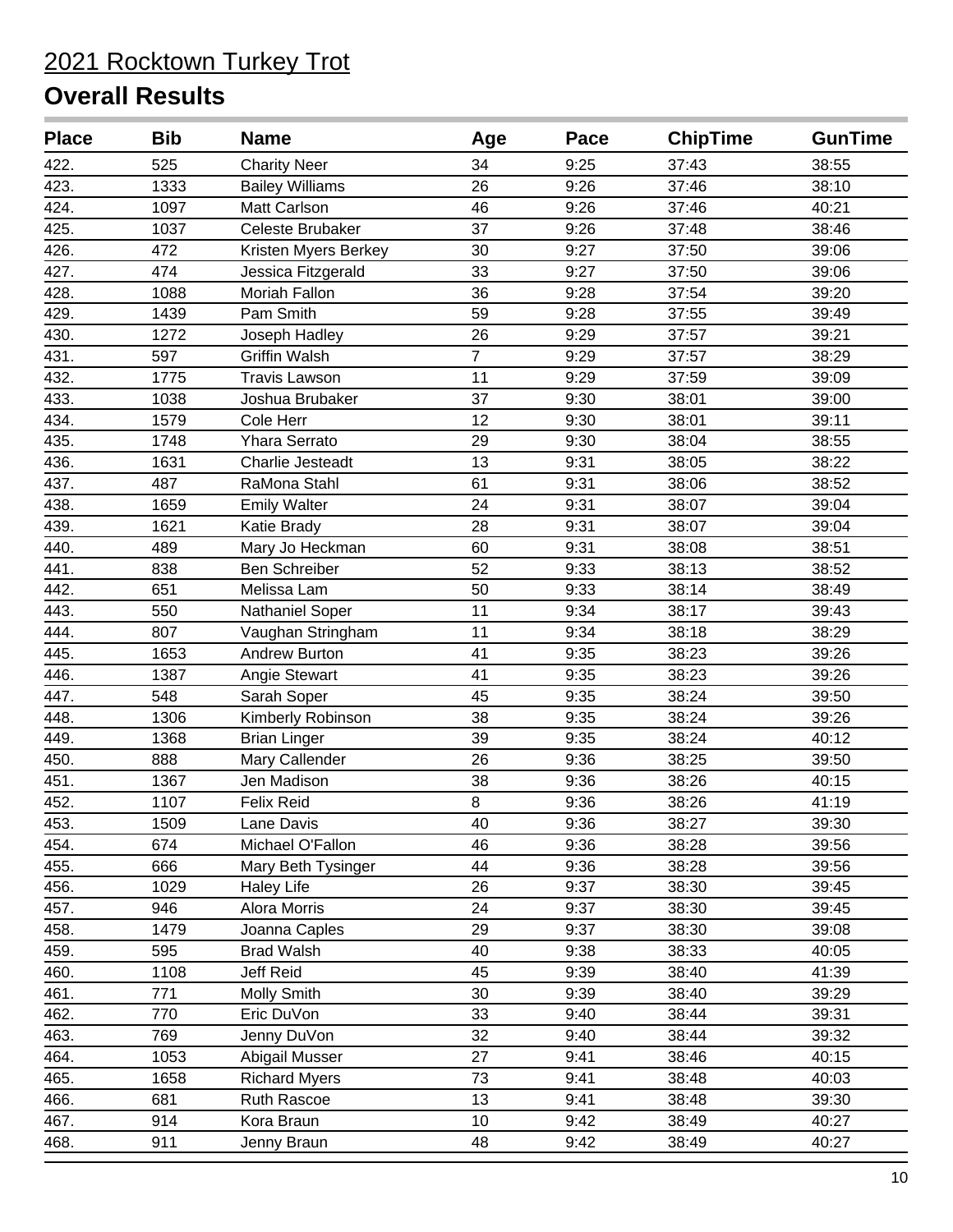| <b>Place</b> | <b>Bib</b> | <b>Name</b>             | Age | Pace  | <b>ChipTime</b> | <b>GunTime</b> |
|--------------|------------|-------------------------|-----|-------|-----------------|----------------|
| 469.         | 1586       | Paul Warne              | 60  | 9:42  | 38:50           | 40:42          |
| 470.         | 639        | Carolyn Poirot          | 50  | 9:42  | 38:51           | 39:35          |
| 471.         | 1707       | Eleanor Whitehurst      | 35  | 9:43  | 38:54           | 41:17          |
| 472.         | 1461       | Jennifer Iwerks         | 28  | 9:43  | 38:54           | 39:39          |
| 473.         | 1682       | Atilla Cavusoglu Yalcin | 13  | 9:45  | 39:02           | 39:31          |
| 474.         | 1463       | Sara Tranum             | 41  | 9:45  | 39:03           | 39:54          |
| 475.         | 1786       | <b>Clay Sowers</b>      | 26  | 9:46  | 39:07           | 40:24          |
| 476.         | 1785       | <b>Jenn Sowers</b>      | 55  | 9:46  | 39:07           | 40:24          |
| 477.         | 630        | Matthew Clancey         | 46  | 9:47  | 39:09           | 40:34          |
| 478.         | 629        | <b>Elaine Clancey</b>   | 41  | 9:47  | 39:10           | 40:34          |
| 479.         | 1241       | Gabriel Bowman          | 41  | 9:47  | 39:10           | 39:53          |
| 480.         | 439        | Sean Mahon              | 11  | 9:49  | 39:17           | 40:21          |
| 481.         | 795        | <b>Byron Peachey</b>    | 62  | 9:49  | 39:20           | 39:48          |
| 482.         | 1391       | Meredith Baugher        | 42  | 9:49  | 39:20           | 42:24          |
| 483.         | 1392       | Andrew Baugher          | 42  | 9:50  | 39:21           | 42:25          |
| 484.         | 819        | Nicholas Ballew         | 9   | 9:50  | 39:22           | 41:46          |
| 485.         | 1760       | <b>Rachel Herr</b>      | 39  | 9:50  | 39:23           | 39:47          |
| 486.         | 641        | Annie Poirot            | 16  | 9:52  | 39:29           | 40:12          |
| 487.         | 1144       | Stephanie Higgs         | 44  | 9:52  | 39:31           | 40:14          |
| 488.         | 1126       | Casey Thomas            | 38  | 9:52  | 39:31           | 41:56          |
| 489.         | 1350       | Karen Herrell           | 42  | 9:52  | 39:32           | 40:14          |
| 490.         | 1654       | Donnie Brady            | 9   | 9:53  | 39:35           | 40:54          |
| 491.         | 735        | Jackie Funkhouser       | 37  | 9:53  | 39:35           | 40:11          |
| 492.         | 714        | Nate Little             | 8   | 9:53  | 39:36           | 40:55          |
| 493.         | 1663       | Wes Nolt                | 63  | 9:54  | 39:37           | 40:51          |
| 494.         | 1284       | Lulu Fitzgerald         | 13  | 9:54  | 39:37           | 41:06          |
| 495.         | 1324       | <b>Chuck Deviers</b>    | 32  | 9:54  | 39:39           | 41:13          |
| 496.         | 1641       | Rasheed Kier            | 25  | 9:54  | 39:39           | 42:55          |
| 497.         | 591        | Sue Klassen             | 60  | 9:55  | 39:44           | 41:00          |
| 498.         | 596        | Jennifer Walsh          | 41  | 9:56  | 39:45           | 41:16          |
| 499.         | 590        | James Maynard           | 63  | 9:57  | 39:49           | 40:52          |
| 500.         | 643        | Tim DiNapoli            | 59  | 9:58  | 39:53           | 42:50          |
| 501.         | 817        | Linetta Ballew          | 41  | 10:00 | 40:01           | 42:25          |
| 502.         | 1713       | <b>Emily Schott</b>     | 38  | 10:01 | 40:05           | 41:15          |
| 503.         | 891        | Eliza Hale              | 12  | 10:01 | 40:06           | 43:06          |
| 504.         | 1191       | <b>Brooke Adams</b>     | 44  | 10:02 | 40:09           | 41:22          |
| 505.         | 1138       | Pamela Drooger          | 46  | 10:02 | 40:09           | 41:21          |
| 506.         | 540        | Mani Guzman             | 25  | 10:02 | 40:10           | 43:40          |
| 507.         | 541        | Amelia Jones            | 22  | 10:02 | 40:12           | 43:41          |
| 508.         | 918        | Angela Rittenhouse      | 38  | 10:03 | 40:13           | 41:10          |
| 509.         | 1025       | Amanda Dombrowski       | 33  | 10:03 | 40:15           | 41:12          |
| 510.         | 1026       | Mike Witt               | 35  | 10:03 | 40:15           | 41:12          |
| 511.         | 1262       | Cooper Landes           | 14  | 10:04 | 40:17           | 41:00          |
| 512.         | 665        | Joshua Burke            | 31  | 10:06 | 40:25           | 41:40          |
| 513.         | 1271       | <b>Emily Hadley</b>     | 26  | 10:06 | 40:26           | 41:51          |
| 514.         | 1342       | Kiersten Campbell       | 30  | 10:06 | 40:27           | 43:28          |
| 515.         | 664        | <b>Catherine Burke</b>  | 30  | 10:06 | 40:27           | 41:40          |
|              |            |                         |     |       |                 |                |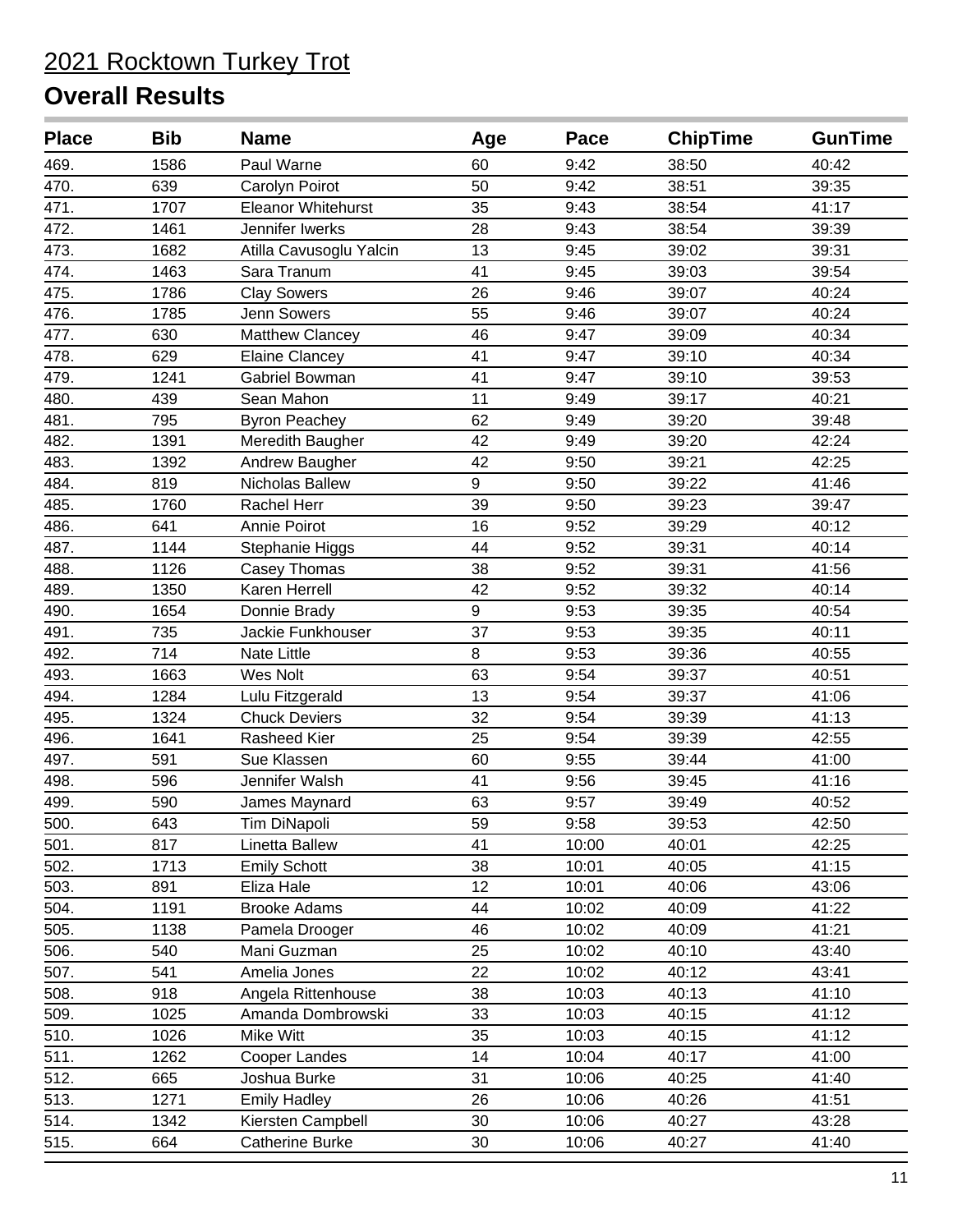| <b>Place</b>       | <b>Bib</b> | <b>Name</b>              | Age              | Pace  | <b>ChipTime</b> | <b>GunTime</b> |
|--------------------|------------|--------------------------|------------------|-------|-----------------|----------------|
| 516.               | 1024       | Wyatt Fagan              | 27               | 10:06 | 40:27           | 41:51          |
| 517.               | 1295       | Austin Wampole           | 20               | 10:06 | 40:28           | 41:09          |
| 518.               | 1023       | Carly Fagan              | 28               | 10:06 | 40:28           | 41:52          |
| 519.               | 1030       | <b>Stacy Rider</b>       | 32               | 10:09 | 40:37           | 42:21          |
| 520.               | 1362       | Rebecca DePoy            | 27               | 10:09 | 40:40           | 43:54          |
| 521.               | 1312       | Leah Wenger              | 23               | 10:09 | 40:40           | 42:21          |
| 522.               | 1372       | <b>Bryson Showalter</b>  | $\overline{7}$   | 10:10 | 40:44           | 41:59          |
| 523.               | 1370       | Sheila Showalter         | 35               | 10:11 | 40:45           | 41:59          |
| 524.               | 559        | Isabella Klaffenboeck    | 24               | 10:11 | 40:48           | 41:24          |
| 525.               | 939        | Amanda Bodle             | 41               | 10:12 | 40:52           | 42:26          |
| 526.               | 413        | <b>MELISSA MILLER</b>    | 29               | 10:13 | 40:54           | 42:17          |
| 527.               | 930        | Colton Moll              | $\boldsymbol{9}$ | 10:14 | 40:57           | 45:53          |
| 528.               | 648        | Marc Lonett              | 32               | 10:14 | 40:57           | 42:09          |
| 529.               | 792        | Cody Troyer              | 31               | 10:14 | 40:58           | 42:16          |
| 530.               | 791        | <b>Taylor Wenger</b>     | 29               | 10:14 | 40:58           | 42:16          |
| 531.               | 928        | <b>Tracy Moll</b>        | 44               | 10:15 | 41:01           | 45:58          |
| 532.               | 845        | Cris Mimiaga             | 34               | 10:16 | 41:05           | 41:51          |
| 533.               | 1515       | Lisa Bubela              | 23               | 10:16 | 41:08           | 42:36          |
| 534.               | 1514       | Katie Klopot             | 32               | 10:17 | 41:12           | 42:40          |
| 535.               | 517        | <b>Ittaty Coto</b>       | 27               | 10:18 | 41:14           | 43:58          |
| 536.               | 1616       | <b>Russell Bosek</b>     | 11               | 10:19 | 41:17           | 42:27          |
| 537.               | 1328       | Jane Shirkey             | 13               | 10:19 | 41:18           | 41:48          |
| 538.               | 1257       | <b>Tracy Moyers</b>      | 31               | 10:19 | 41:19           | 43:20          |
| 539.               | 1683       | <b>Cuneyt Yalcin</b>     | 43               | 10:19 | 41:19           | 41:49          |
| 540.               | 1614       | <b>Rory Bosek</b>        | 36               | 10:19 | 41:19           | 42:28          |
| 541.               | 850        | Meredith Trotter         | 36               | 10:19 | 41:20           | 43:17          |
| 542.               | 1468       | Madelyn Shaw             | 11               | 10:19 | 41:20           | 41:59          |
| 543.               | 687        | Rosemary Kates           | 67               | 10:19 | 41:20           | 43:33          |
| 544.               | 1254       | <b>Robert Strimer</b>    | 46               | 10:20 | 41:21           | 44:12          |
| $\overline{545}$ . | 1089       | Paul Kudlyuk             | 27               | 10:20 | 41:22           | 42:15          |
| 546.               | 1090       | Anita Kudlyuk            | 22               | 10:20 | 41:23           | 42:15          |
| 547.               | 1759       | Joy Weaver               | 30               | 10:20 | 41:24           | 42:34          |
| 548.               | 1734       | Dasha Sych               | 27               | 10:21 | 41:25           | 42:17          |
| 549.               | 808        | <b>Wesley Stringham</b>  | 9                | 10:21 | 41:28           | 43:04          |
| 550.               | 1469       | <b>Madison Shaw</b>      | 11               | 10:21 | 41:28           | 42:08          |
| 551.               | 1612       | Susan Wilcox             | 33               | 10:22 | 41:31           | 42:46          |
| 552.               | 1507       | Hannah Blosser           | 19               | 10:22 | 41:32           | 44:49          |
| 553.               | 600        | Jessica Lewellen         | 37               | 10:22 | 41:32           | 42:21          |
| 554.               | 1608       | Kristen Shank            | 32               | 10:23 | 41:34           | 44:21          |
| 555.               | 485        | <b>Stewart Nafziger</b>  | 32               | 10:23 | 41:35           | 44:22          |
| 556.               | 407        | <b>Christopher Yutzy</b> | 35               | 10:23 | 41:35           | 48:55          |
| 557.               | 592        | Johann Zimmermann        | 65               | 10:23 | 41:35           | 44:10          |
| 558.               | 805        | David Stringham          | 40               | 10:24 | 41:39           | 43:15          |
| 559.               | 1754       | abigail miller           | 24               | 10:25 | 41:41           | 43:09          |
| 560.               | 877        | Daniel Crew Belyea       | 8                | 10:25 | 41:41           | 43:26          |
| 561.               | 875        | Daniel Belyea            | 44               | 10:25 | 41:43           | 43:27          |
| 562.               | 1231       | Stefanie Dove            | 36               | 10:25 | 41:44           | 41:44          |
|                    |            |                          |                  |       |                 |                |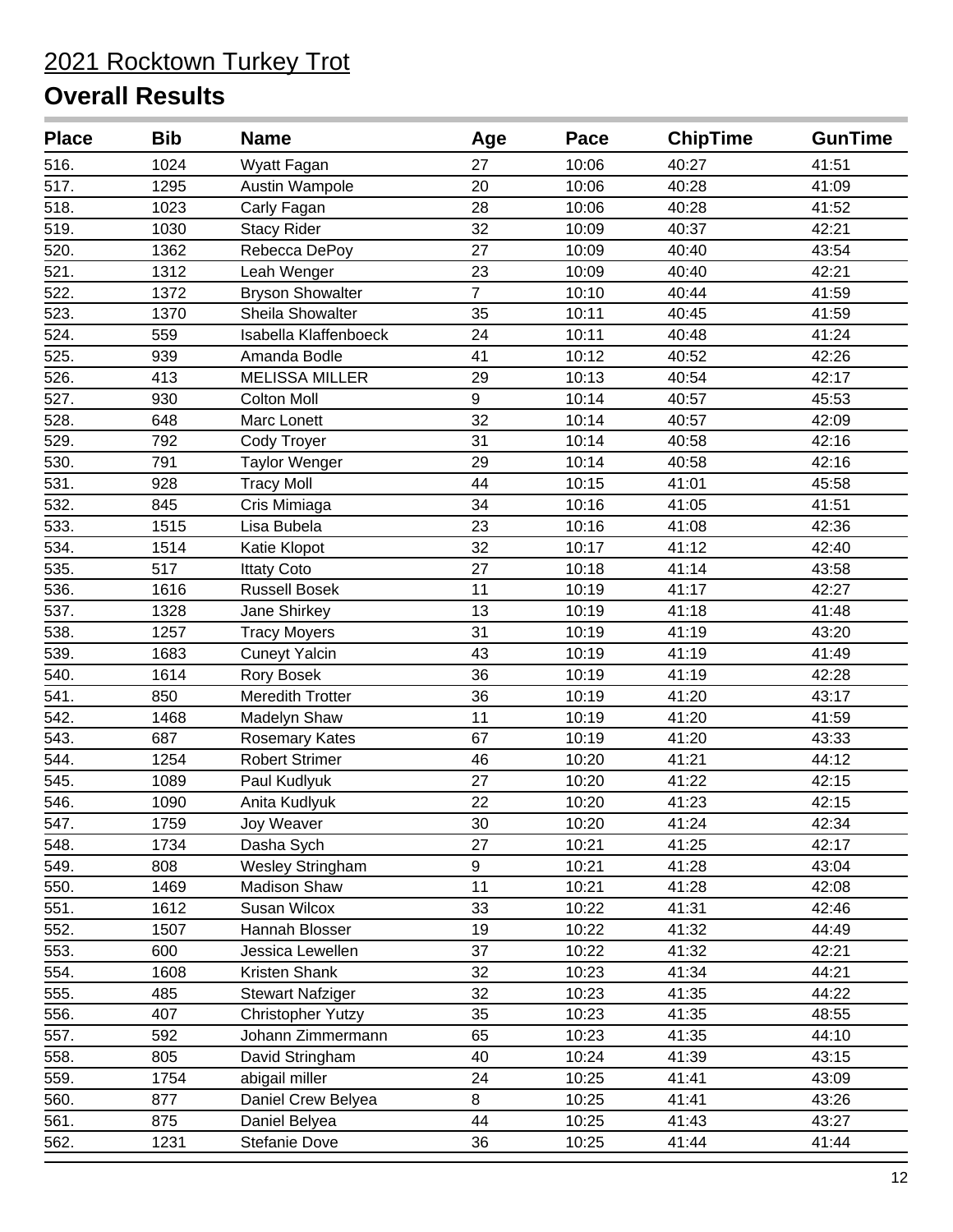| <b>Place</b> | <b>Bib</b> | <b>Name</b>            | Age              | Pace  | <b>ChipTime</b> | <b>GunTime</b> |
|--------------|------------|------------------------|------------------|-------|-----------------|----------------|
| 563.         | 477        | <b>Timothy Troyer</b>  | 46               | 10:26 | 41:46           | 42:59          |
| 564.         | 1591       | Daun Caruana           | 20               | 10:26 | 41:47           | 42:27          |
| 565.         | 1625       | <b>Taylor Giroux</b>   | 38               | 10:26 | 41:48           | 42:20          |
| 566.         | 759        | <b>Grace Weniger</b>   | 40               | 10:27 | 41:50           | 42:56          |
| 567.         | 758        | Jerry Weniger          | 42               | 10:27 | 41:50           | 42:56          |
| 568.         | 587        | Megan Clifford         | 26               | 10:27 | 41:52           | 43:13          |
| 569.         | 1466       | Rosa Jimenez           | 39               | 10:28 | 41:54           | 43:43          |
| 570.         | 1106       | Adele Reid             | 10               | 10:29 | 41:57           | 44:54          |
| 571.         | 832        | Will Rhodes            | 32               | 10:29 | 41:58           | 42:11          |
| 572.         | 1276       | Amanda Khochareuun     | 46               | 10:29 | 41:58           | 42:27          |
| 573.         | 956        | Lara Ressler Horst     | 44               | 10:29 | 41:59           | 42:50          |
| 574.         | 1285       | Jada Khochareun        | 19               | 10:29 | 41:59           | 42:27          |
| 575.         | 1208       | <b>Barb Gunden</b>     | 58               | 10:30 | 42:01           | 43:54          |
| 576.         | 1710       | Gregg Hinegardner      | 62               | 10:31 | 42:07           | 44:03          |
| 577.         | 1226       | <b>REAGAN Eshleman</b> | 52               | 10:32 | 42:10           | 42:22          |
| 578.         | 679        | <b>Clayton Rascoe</b>  | 44               | 10:32 | 42:10           | 42:52          |
| 579.         | 967        | George Rowland         | 12               | 10:32 | 42:11           | 42:28          |
| 580.         | 969        | George Rowland         | 38               | 10:32 | 42:12           | 42:30          |
| 581.         | 602        | Maggie Kyger           | 65               | 10:33 | 42:16           | 43:48          |
| 582.         | 1139       | Anna Kern              | 31               | 10:35 | 42:21           | 43:50          |
| 583.         | 857        | Leslie Dove            | 42               | 10:36 | 42:26           | 45:25          |
| 584.         | 1057       | <b>Brianne Pryor</b>   | 32               | 10:36 | 42:27           | 43:32          |
| 585.         | 1686       | <b>Brian Long</b>      | 45               | 10:36 | 42:27           | 44:12          |
| 586.         | 896        | Kristin Gibson         | 38               | 10:36 | 42:28           | 43:51          |
| 587.         | 1688       | <b>Bryson Long</b>     | 7                | 10:36 | 42:28           | 44:12          |
| 588.         | 897        | <b>Brady Gibson</b>    | $9\,$            | 10:36 | 42:28           | 43:51          |
| 589.         | 1499       | Grace Holsopple        | $\boldsymbol{9}$ | 10:36 | 42:28           | 43:51          |
| 590.         | 1687       | Caelee Long            | 9                | 10:37 | 42:29           | 44:12          |
| 591.         | 1685       | Lori Long              | 42               | 10:37 | 42:29           | 44:12          |
| 592.         | 1310       | Andrea Wenger          | 57               | 10:37 | 42:31           | 44:10          |
| 593.         | 612        | Jessica Browne         | 42               | 10:38 | 42:34           | 43:57          |
| 594.         | 1462       | Emil Iqbal             | 30               | 10:39 | 42:37           | 43:21          |
| 595.         | 654        | <b>Adam Fellers</b>    | 37               | 10:39 | 42:37           | 43:27          |
| 596.         | 576        | <b>Alexis Steljes</b>  | 25               | 10:39 | 42:39           | 45:05          |
| 597.         | 997        | Amy Wilmerton          | 57               | 10:39 | 42:39           | 43:47          |
| 598.         | 998        | Acelin Mason           | 11               | 10:39 | 42:39           | 43:47          |
| 599.         | 1325       | Kristin Wenger         | 31               | 10:40 | 42:41           | 44:20          |
| 600.         | 1600       | Christina Harman       | 33               | 10:40 | 42:44           | 44:46          |
| 601.         | 1321       | <b>Claire Martin</b>   | 27               | 10:41 | 42:47           | 44:26          |
| 602.         | 633        | Chris Smith            | 46               | 10:42 | 42:49           | 43:44          |
| 603.         | 632        | <b>Brandon Smith</b>   | 11               | 10:42 | 42:49           | 43:44          |
| 604.         | 1225       | Justin Uglow           | 24               | 10:42 | 42:52           | 43:32          |
| 605.         | 1442       | Kate Read              | 8                | 10:42 | 42:52           | 45:09          |
| 606.         | 1755       | daniel mccoulough      | 23               | 10:43 | 42:53           | 44:22          |
| 607.         | 1441       | Meredith Read          | 35               | 10:43 | 42:54           | 45:09          |
| 608.         | 435        | <b>Erin Conley</b>     | 41               | 10:44 | 42:58           | 44:57          |
| 609.         | 1584       | Noelle Warne           | 22               | 10:44 | 42:59           | 44:49          |
|              |            |                        |                  |       |                 |                |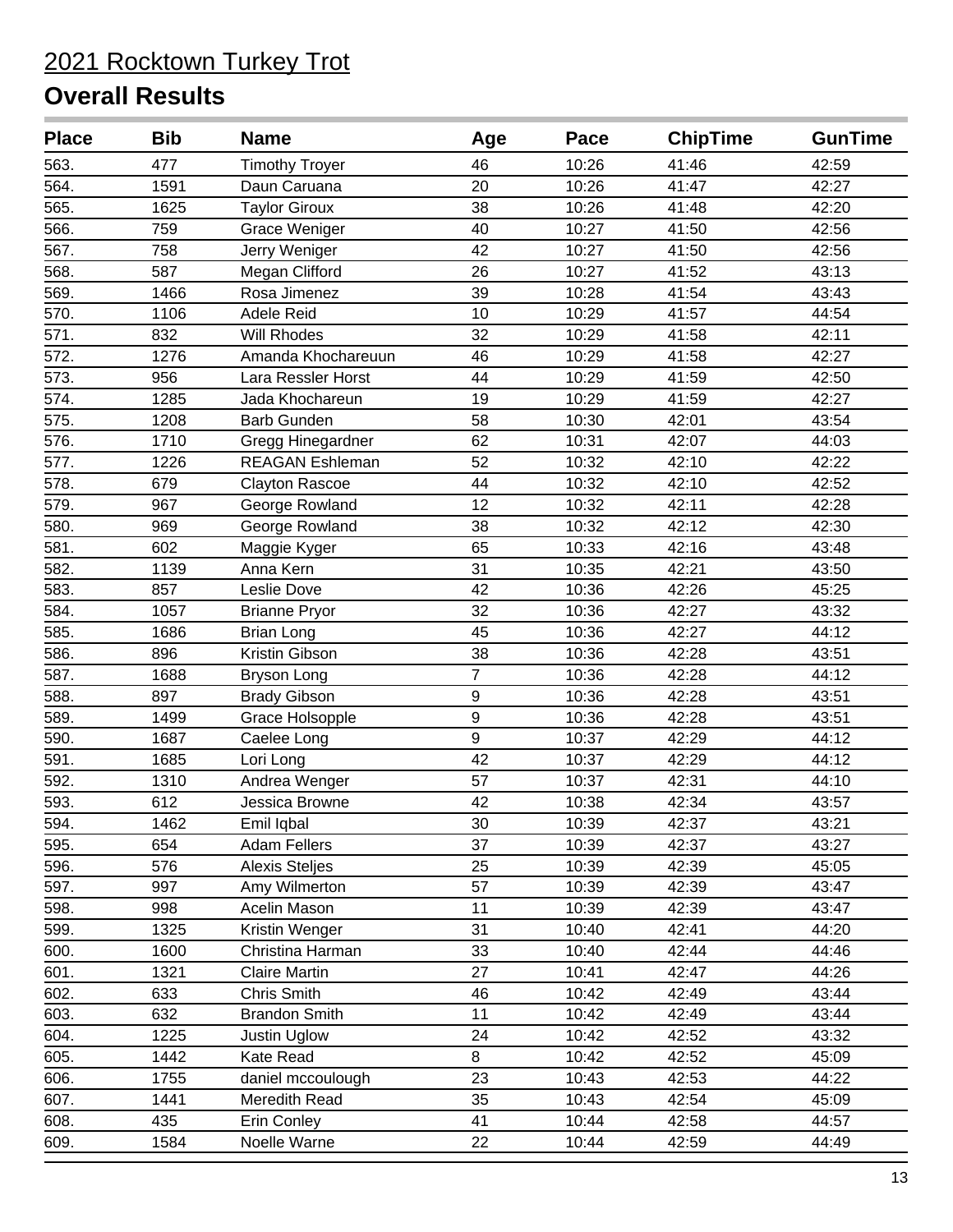| <b>Place</b> | <b>Bib</b> | <b>Name</b>             | Age            | Pace  | <b>ChipTime</b> | <b>GunTime</b> |
|--------------|------------|-------------------------|----------------|-------|-----------------|----------------|
| 610.         | 1575       | <b>Madalyn Meyers</b>   | 26             | 10:44 | 43:00           | 44:49          |
| 611.         | 1065       | Lynette Mast            | 55             | 10:45 | 43:02           | 43:37          |
| 612.         | 527        | <b>Lindsey Sodikoff</b> | 40             | 10:45 | 43:03           | 44:59          |
| 613.         | 1063       | Michaela Mast           | 26             | 10:45 | 43:03           | 43:37          |
| 614.         | 999        | Jadah Kilby-Woodward    | 23             | 10:45 | 43:03           | 44:22          |
| 615.         | 1064       | <b>Tyler Denlinger</b>  | 27             | 10:45 | 43:03           | 43:37          |
| 616.         | 957        | David McLeod            | 49             | 10:45 | 43:04           | 43:58          |
| 617.         | 1666       | <b>Charity Weaver</b>   | 35             | 10:49 | 43:20           | 46:18          |
| 618.         | 1750       | carolyn miller          | 52             | 10:51 | 43:25           | 44:52          |
| 619.         | 1194       | John Dodd               | 49             | 10:52 | 43:29           | 45:06          |
| 620.         | 1193       | Sarah Berry             | 39             | 10:52 | 43:29           | 45:06          |
| 621.         | 532        | Michelle Showalter      | 51             | 10:52 | 43:31           | 45:12          |
| 622.         | 1776       | Nolan Henry             | 15             | 10:53 | 43:33           | 44:43          |
| 623.         | 609        | Amanda Sokol            | 31             | 10:53 | 43:34           | 45:04          |
| 624.         | 1153       | Sara Hollar             | 33             | 10:53 | 43:35           | 45:07          |
| 625.         | 903        | Darla Turner            | 50             | 10:56 | 43:45           | 46:32          |
| 626.         | 1054       | Lisa Arcari             | 35             | 10:58 | 43:56           | 45:00          |
| 627.         | 906        | <b>Brittany Cash</b>    | 29             | 10:59 | 43:57           | 45:29          |
| 628.         | 1349       | Sandra Quigg            | 56             | 10:59 | 43:57           | 45:08          |
| 629.         | 1186       | <b>Bob Coakley</b>      | 72             | 11:00 | 44:03           | 45:44          |
| 630.         | 757        | <b>Renee Simmers</b>    | 33             | 11:00 | 44:03           | 45:20          |
| 631.         | 764        | Lyndsay Keck            | 33             | 11:00 | 44:04           | 45:20          |
| 632.         | 775        | Kali Northrup-Yankey    | 30             | 11:01 | 44:05           | 45:03          |
| 633.         | 1218       | Dana Neff               | 48             | 11:01 | 44:06           | 46:44          |
| 634.         | 1467       | <b>Malfred Shaw</b>     | 39             | 11:02 | 44:12           | 44:52          |
| 635.         | 1470       | Naomi Shaw              | $\overline{7}$ | 11:03 | 44:13           | 44:53          |
| 636.         | 840        | Derik Trissel           | 43             | 11:03 | 44:15           | 45:13          |
| 637.         | 653        | <b>Judy Onestak</b>     | 56             | 11:03 | 44:16           | 45:17          |
| 638.         | 1161       | <b>Bridgette Hayes</b>  | 38             | 11:03 | 44:16           | 48:48          |
| 639.         | 1627       | Selene Bradshaw         | 30             | 11:05 | 44:23           | 45:41          |
| 640.         | 851        | <b>Crystal Shenk</b>    | 37             | 11:05 | 44:23           | 45:30          |
| 641.         | 852        | <b>Shirley Shenk</b>    | 63             | 11:05 | 44:24           | 45:30          |
| 642.         | 1363       | Amanda DePoy            | 31             | 11:06 | 44:25           | 47:41          |
| 643.         | 1052       | Cindy Wrye              | 41             | 11:06 | 44:25           | 46:40          |
| 644.         | 1050       | Lisa Marye              | 58             | 11:06 | 44:26           | 46:40          |
| 645.         | 1511       | Colleen McAvoy          | 38             | 11:06 | 44:28           | 46:29          |
| 646.         | 996        | Karleeann Mason         | 32             | 11:07 | 44:31           | 45:38          |
| 647.         | 846        | Samuel Ellingson        | 33             | 11:07 | 44:31           | 46:29          |
| 648.         | 1247       | <b>Misty Newman</b>     | 43             | 11:07 | 44:32           | 47:41          |
| 649.         | 647        | Mike Kulp               | 46             | 11:09 | 44:37           | 45:59          |
| 650.         | 1318       | Andrew Bonora           | 10             | 11:09 | 44:39           | 46:09          |
| 651.         | 1100       | Paula Stoltzfus         | 45             | 11:09 | 44:39           | 47:18          |
| 652.         | 1681       | Can Cavusoglu Yalcin    | 13             | 11:10 | 44:41           | 45:11          |
| 653.         | 420        | Alexander Taylor        | 10             | 11:10 | 44:43           | 46:24          |
| 654.         | 568        | Jonah Domingus          | $\overline{7}$ | 11:10 | 44:44           | 45:37          |
| 655.         | 570        | Theo Domingus           | 5              | 11:12 | 44:49           | 45:42          |
| 656.         | 565        | Sarah Domingus          | 39             | 11:12 | 44:49           | 45:43          |
|              |            |                         |                |       |                 |                |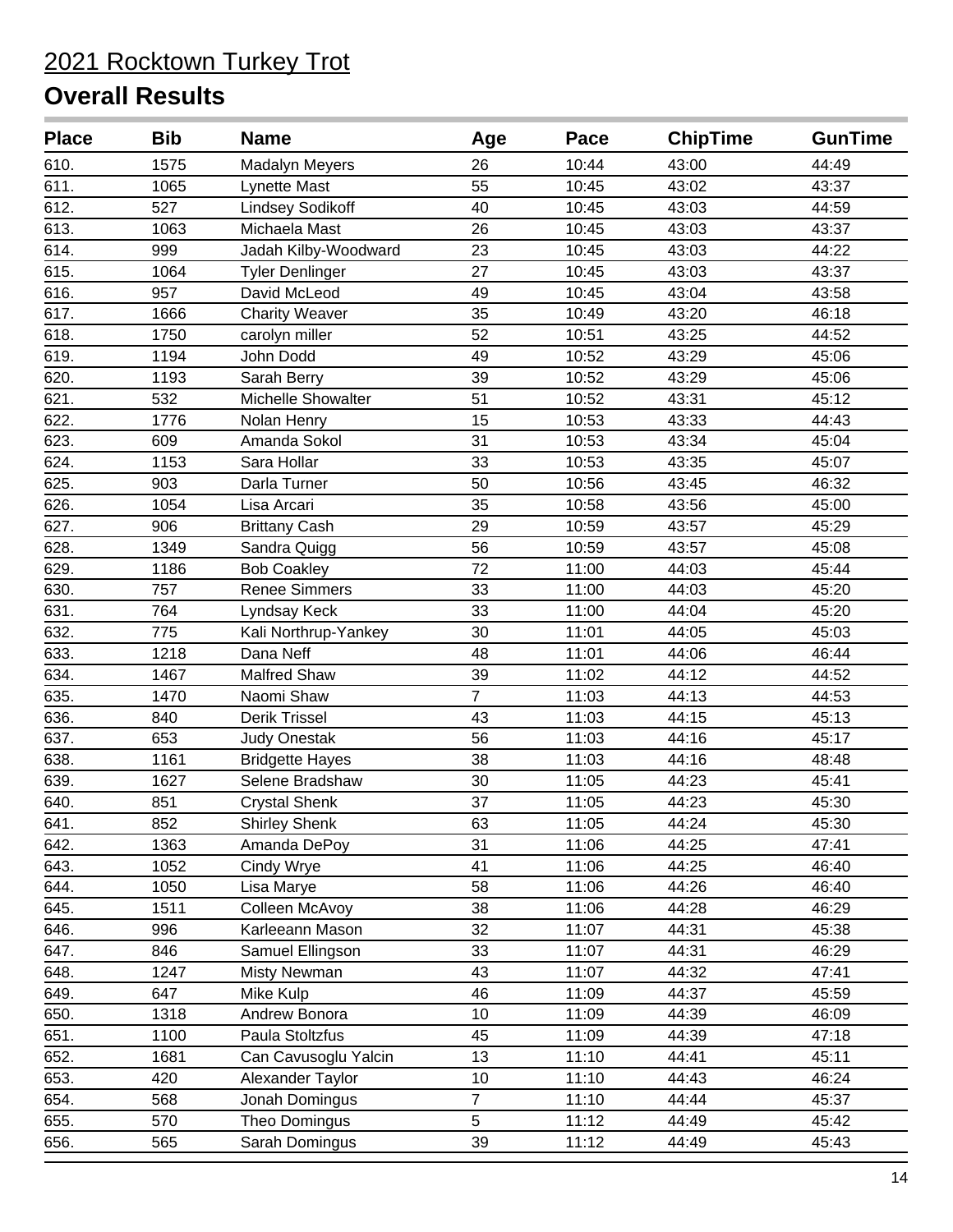| <b>Place</b> | <b>Bib</b> | <b>Name</b>               | Age | Pace  | <b>ChipTime</b> | <b>GunTime</b> |
|--------------|------------|---------------------------|-----|-------|-----------------|----------------|
| 657.         | 1317       | John Bonora               | 10  | 11:12 | 44:50           | 46:19          |
| 658.         | 499        | Cory Blanton              | 30  | 11:14 | 44:58           | 46:53          |
| 659.         | 1756       | anna miller               | 18  | 11:16 | 45:05           | 46:34          |
| 660.         | 1597       | Alissa Burnette           | 20  | 11:21 | 45:27           | 46:54          |
| 661.         | 644        | Mary Kulp                 | 43  | 11:21 | 45:27           | 46:49          |
| 662.         | 621        | <b>Emily Lee</b>          | 53  | 11:25 | 45:43           | 48:48          |
| 663.         | 1080       | Danielle Rodeffer         | 36  | 11:26 | 45:47           | 47:49          |
| 664.         | 1224       | Joshua Cooper             | 46  | 11:27 | 45:50           | 47:20          |
| 665.         | 1223       | Andrea Hart               | 31  | 11:27 | 45:51           | 47:21          |
| 666.         | 1085       | Erin Burch                | 38  | 11:27 | 45:51           | 48:59          |
| 667.         | 1212       | Layna Erney               | 37  | 11:27 | 45:51           | 47:36          |
| 668.         | 934        | <b>Ginger Detrick</b>     | 11  | 11:29 | 45:58           | 48:12          |
| 669.         | 1422       | <b>Becky Harris</b>       | 37  | 11:29 | 45:59           | 47:44          |
| 670.         | 890        | <b>Chase Hale</b>         | 48  | 11:30 | 46:03           | 49:03          |
| 671.         | 1581       | Monica Carlson            | 50  | 11:31 | 46:05           | 48:40          |
| 672.         | 523        | Levi Zook                 | 17  | 11:31 | 46:08           | 46:08          |
| 673.         | 522        | Mike Zook                 | 45  | 11:32 | 46:09           | 46:09          |
| 674.         | 842        | Aiden Trissel             | 8   | 11:32 | 46:10           | 47:09          |
| 675.         | 1311       | Delbert Wenger            | 58  | 11:32 | 46:11           | 47:54          |
| 676.         | 839        | Laura Trissel             | 38  | 11:32 | 46:12           | 47:09          |
| 677.         | 1155       | <b>Elanor Dalrymple</b>   | 8   | 11:32 | 46:12           | 47:43          |
| 678.         | 1154       | Erin Dalrymple            | 39  | 11:33 | 46:13           | 47:44          |
| 679.         | 623        | <b>Brian Gu</b>           | 32  | 11:33 | 46:16           | 49:22          |
| 680.         | 436        | <b>Emily Carneal</b>      | 35  | 11:33 | 46:16           | 47:47          |
| 681.         | 1101       | Lilianna Stoltzfus        | 14  | 11:34 | 46:20           | 48:57          |
| 682.         | 745        | <b>Emily Heatwole</b>     | 35  | 11:35 | 46:22           | 46:54          |
| 683.         | 425        | <b>Brad Kuller</b>        | 35  | 11:36 | 46:25           | 47:27          |
| 684.         | 424        | Rebekah Kuller            | 33  | 11:36 | 46:26           | 47:28          |
| 685.         | 1011       | <b>Emily Harris-Henry</b> | 34  | 11:37 | 46:30           | 47:48          |
| 686.         | 1010       | <b>Isaac Caceres</b>      | 26  | 11:37 | 46:31           | 47:48          |
| 687.         | 727        | Elizabeth Delawder        | 25  | 11:37 | 46:31           | 49:20          |
| 688.         | 738        | Katherine Skaflen         | 15  | 11:38 | 46:34           | 49:30          |
| 689.         | 1159       | <b>Robert Frysinger</b>   | 34  | 11:44 | 46:57           | 49:08          |
| 690.         | 1158       | Cassandra Frysinger       | 35  | 11:44 | 46:59           | 49:08          |
| 691.         | 1281       | Lauren Childers           | 32  | 11:44 | 47:00           | 49:10          |
| 692.         | 1314       | Yana Kirnitskaya          | 23  | 11:46 | 47:07           | 47:15          |
| 693.         | 1523       | Valentina Shelest         | 22  | 11:46 | 47:07           | 47:15          |
| 694.         | 1745       | Alden Hostetter           | 65  | 11:48 | 47:13           | 49:49          |
| 695.         | 1744       | Louise Hostetter          | 66  | 11:48 | 47:14           | 49:49          |
| 696.         | 1599       | Natalie Shafer            | 31  | 11:49 | 47:18           | 49:20          |
| 697.         | 599        | Jenny Gibson              | 46  | 11:49 | 47:18           | 49:19          |
| 698.         | 1239       | <b>Travis Riesen</b>      | 32  | 11:50 | 47:21           | 48:56          |
| 699.         | 1238       | Cayla Riesen              | 31  | 11:50 | 47:22           | 48:57          |
| 700.         | 405        | Erica Clymer              | 33  | 11:50 | 47:23           | 54:14          |
| 701.         | 433        | Celia Ross                | 27  | 11:51 | 47:25           | 49:05          |
| 702.         | 964        | MELISSA WAMPLER           | 43  | 11:51 | 47:25           | 49:05          |
| 703.         | 615        | Ron Ross                  | 49  | 11:51 | 47:25           | 49:05          |
|              |            |                           |     |       |                 |                |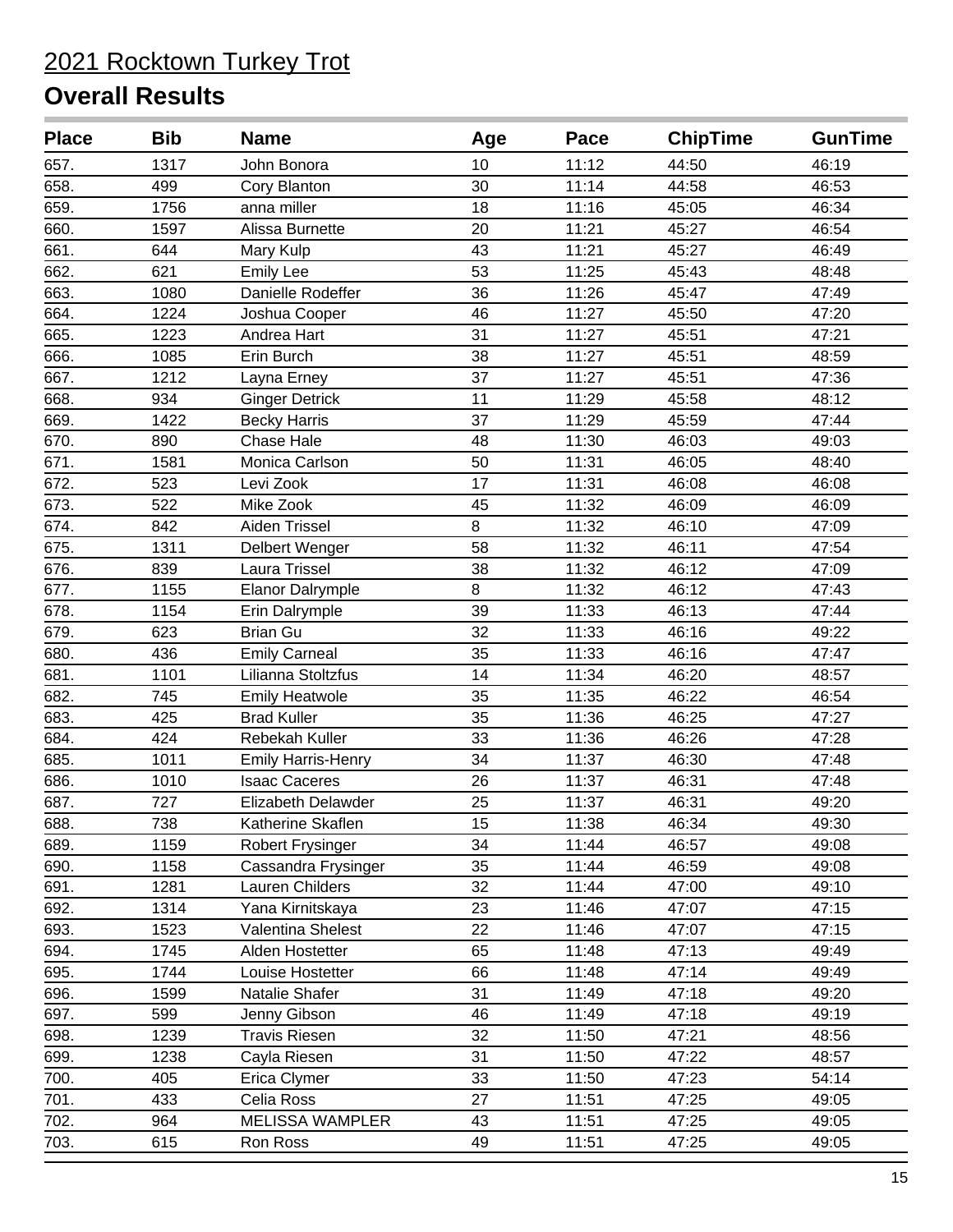| <b>Place</b> | <b>Bib</b> | <b>Name</b>              | Age | Pace  | <b>ChipTime</b> | <b>GunTime</b> |
|--------------|------------|--------------------------|-----|-------|-----------------|----------------|
| 704.         | 1160       | <b>Colleen Hayes</b>     | 33  | 11:52 | 47:31           | 50:04          |
| 705.         | 1630       | Vivi Jesteadt            | 10  | 11:53 | 47:34           | 47:51          |
| 706.         | 1497       | Ellie Holsopple          | 39  | 11:53 | 47:35           | 49:00          |
| 707.         | 1500       | Suzie Holsopple          | 9   | 11:54 | 47:39           | 49:00          |
| 708.         | 491        | Aaron Koontz             | 38  | 11:55 | 47:41           | 49:00          |
| 709.         | 1427       | Sonya Brunk              | 22  | 11:55 | 47:43           | 49:26          |
| 710.         | 1366       | tim Schmell              | 27  | 11:58 | 47:54           | 49:36          |
| 711.         | 1503       | Maia Dumas               | 11  | 12:00 | 48:04           | 49:27          |
| 712.         | 1501       | <b>Heather Dumas</b>     | 43  | 12:01 | 48:06           | 49:29          |
| 713.         | 1493       | David Cale               | 49  | 12:04 | 48:18           | 49:26          |
| 714.         | 1753       | ezra miller              | 18  | 12:05 | 48:23           | 49:50          |
| 715.         | 1364       | Elizabeth Hassler        | 29  | 12:05 | 48:24           | 51:39          |
| 716.         | 1255       | Kyle Voorhes             | 41  | 12:05 | 48:24           | 51:17          |
| 717.         | 1256       | Rebecca Strimer          | 43  | 12:06 | 48:25           | 51:17          |
| 718.         | 493        | Izzy Parker              | 13  | 12:10 | 48:42           | 49:58          |
| 719.         | 438        | Kimberly Mahon           | 45  | 12:10 | 48:42           | 51:04          |
| 720.         | 748        | Arabella Bunn            | 17  | 12:10 | 48:42           | 49:44          |
| 721.         | 1066       | Sylvia Mast              | 24  | 12:11 | 48:45           | 49:20          |
| 722.         | 1510       | Mario Hern√°ndez         | 24  | 12:11 | 48:45           | 49:20          |
| 723.         | 1145       | Chloe Higgs              | 12  | 12:11 | 48:45           | 49:26          |
| 724.         | 746        | Heidi Bunn               | 43  | 12:11 | 48:45           | 49:46          |
| 725.         | 1233       | Kimberly Schenkel        | 31  | 12:11 | 48:46           | 50:46          |
| 726.         | 1149       | Cierra Harold            | 36  | 12:14 | 48:57           | 48:57          |
| 727.         | 1150       | Josh Harold              | 41  | 12:14 | 48:57           | 48:57          |
| 728.         | 437        | <b>Robert Carneal</b>    | 36  | 12:14 | 48:57           | 49:08          |
| 729.         | 1102       | Elaina Stoltzfus         | 12  | 12:16 | 49:08           | 51:43          |
| 730.         | 1242       | Stephanie Bowman         | 39  | 12:17 | 49:09           | 51:19          |
| 731.         | 1411       | Elijah Cole              | 12  | 12:17 | 49:09           | 49:23          |
| 732.         | 1412       | <b>Scott Cole</b>        | 48  | 12:17 | 49:09           | 49:23          |
| 733.         | 699        | Kaleb Barb               | 17  | 12:17 | 49:10           | 52:00          |
| 734.         | 1307       | Laura Moore              | 31  | 12:18 | 49:14           | 51:16          |
| 735.         | 905        | Angie Mccoy              | 50  | 12:20 | 49:22           | 52:09          |
| 736.         | 1189       | Steven Rehkemper         | 60  | 12:21 | 49:27           | 51:55          |
| 737.         | 876        | Mary Claire Belyea       | 10  | 12:24 | 49:37           | 51:23          |
| 738.         | 1316       | Jennifer Kuk-Bonora      | 48  | 12:26 | 49:46           | 51:16          |
| 739.         | 1315       | Nathan Bonora            | 57  | 12:26 | 49:46           | 51:16          |
| 740.         | 873        | Amanda Belyea            | 41  | 12:27 | 49:49           | 51:34          |
| 741.         | 1309       | <b>Cherie Etchebarne</b> | 36  | 12:28 | 49:53           | 51:29          |
| 742.         | 1433       | Hunter Woodard           | 39  | 12:28 | 49:54           | 51:35          |
| 743.         | 1435       | <b>Allison Kinney</b>    | 44  | 12:28 | 49:55           | 51:35          |
| 744.         | 583        | Kathryn Morrow           | 55  | 12:28 | 49:55           | 52:37          |
| 745.         | 1434       | Ashby Woodard            | 11  | 12:28 | 49:55           | 51:35          |
| 746.         | 1571       | Jeremiah Fox             | 10  | 12:32 | 50:12           | 50:12          |
| 747.         | 951        | <b>Kelly Cook</b>        | 37  | 12:32 | 50:12           | 51:50          |
| 748.         | 711        | Samuel Loveless          | 12  | 12:33 | 50:14           | 50:14          |
| 749.         | 1302       | Nathan Hearne            | 23  | 12:34 | 50:18           | 52:01          |
| 750.         | 731        | Jermaine Ma              | 44  | 12:35 | 50:21           | 51:47          |
|              |            |                          |     |       |                 |                |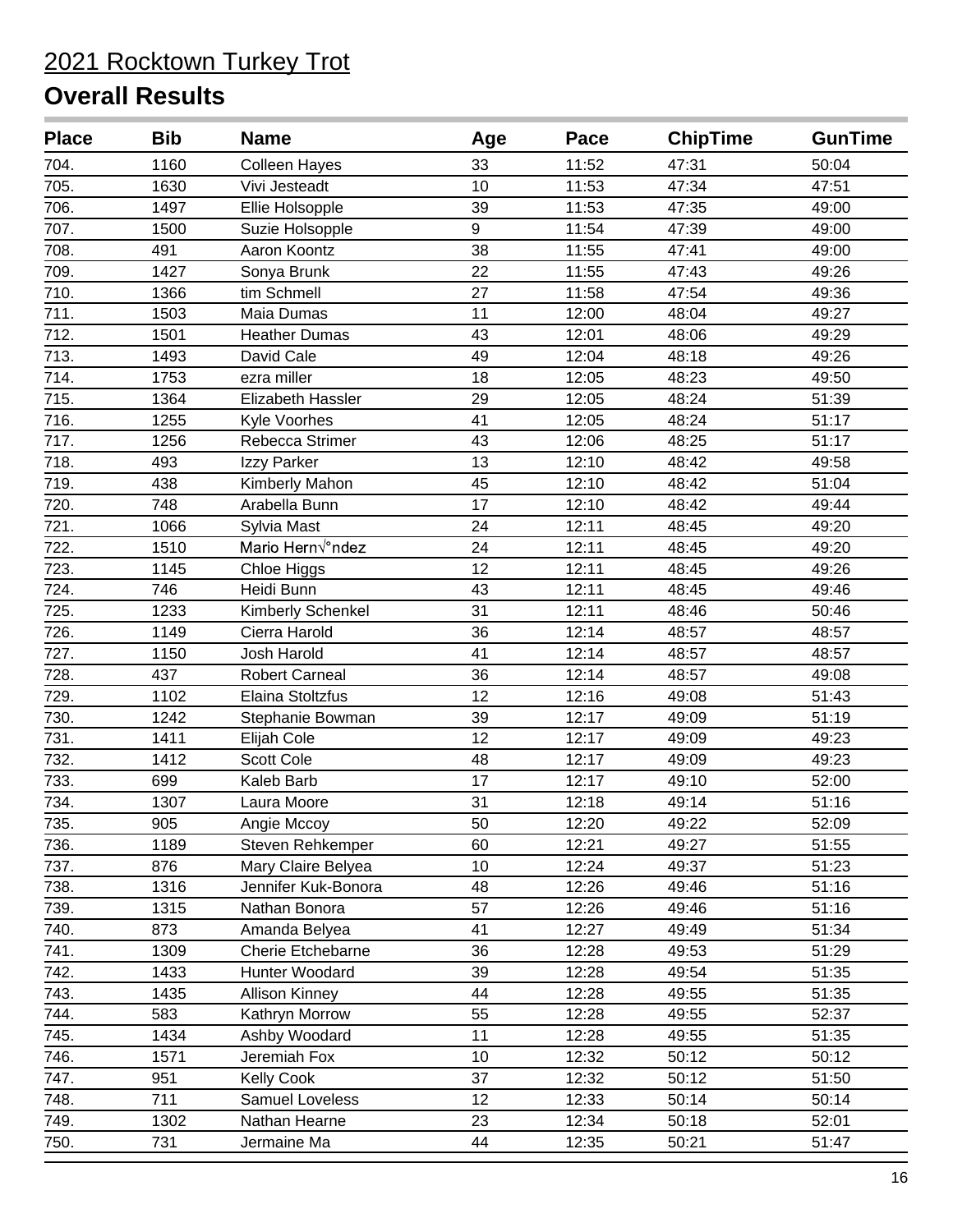| <b>Place</b> | <b>Bib</b> | <b>Name</b>            | Age | Pace  | <b>ChipTime</b> | <b>GunTime</b> |
|--------------|------------|------------------------|-----|-------|-----------------|----------------|
| 751.         | 709        | <b>Wyatt Shaffner</b>  | 11  | 12:35 | 50:23           | 50:24          |
| 752.         | 1354       | Nora Sutton            | 29  | 12:36 | 50:27           | 52:12          |
| 753.         | 1486       | Jillian Hassler        | 27  | 12:38 | 50:34           | 53:50          |
| 754.         | 725        | Susan Delawder         | 55  | 12:39 | 50:38           | 53:26          |
| 755.         | 1508       | <b>Bryce Tarman</b>    | 19  | 12:40 | 50:42           | 53:58          |
| 756.         | 1279       | <b>Christine Prior</b> | 29  | 12:40 | 50:42           | 52:03          |
| 757.         | 1278       | <b>Michael Prior</b>   | 30  | 12:40 | 50:44           | 52:04          |
| 758.         | 556        | <b>Titus Harris</b>    | 11  | 12:40 | 50:44           | 52:34          |
| 759.         | 1303       | Alex Keyes             | 38  | 12:40 | 50:44           | 52:27          |
| 760.         | 1301       | Nick Hearne            | 52  | 12:41 | 50:45           | 52:28          |
| 761.         | 464        | <b>Greg Arehart</b>    | 50  | 12:41 | 50:45           | 52:34          |
| 762.         | 412        | <b>BRENT MILLER</b>    | 43  | 12:42 | 50:52           | 52:18          |
| 763.         | 415        | <b>CLAIRE MILER</b>    | 10  | 12:42 | 50:52           | 52:17          |
| 764.         | 512        | Marlo Shaver           | 9   | 12:43 | 50:54           | 52:42          |
| 765.         | 511        | Matt Shaver            | 41  | 12:43 | 50:56           | 52:44          |
| 766.         | 870        | <b>Julie Beck</b>      | 26  | 12:44 | 51:00           | 54:08          |
| 767.         | 1629       | Greg Jesteadt          | 51  | 12:45 | 51:04           | 51:21          |
| 768.         | 1570       | Michelle Fox           | 44  | 12:48 | 51:13           | 51:13          |
| 769.         | 649        | <b>Carson Lonett</b>   | 30  | 12:48 | 51:14           | 52:26          |
| 770.         | 1322       | Shannon Gibson         | 33  | 12:48 | 51:15           | 52:55          |
| 771.         | 1718       | Frankie Ludwig         | 10  | 12:49 | 51:17           | 52:53          |
| 772.         | 1715       | Aaron Ludwig           | 51  | 12:49 | 51:17           | 52:53          |
| 773.         | 1720       | Patrice Ludwig         | 47  | 12:49 | 51:17           | 52:53          |
| 774.         | 1531       | Anthony Davenport      | 15  | 12:52 | 51:30           | 52:04          |
| 775.         | 1650       | <b>Austin Garber</b>   | 48  | 12:52 | 51:30           | 54:24          |
| 776.         | 924        | Kendal Brown           | 15  | 12:53 | 51:33           | 52:07          |
| 777.         | 675        | Mikaela O'Fallon       | 21  | 12:55 | 51:43           | 53:48          |
| 778.         | 672        | Lisa O'Fallon          | 45  | 12:55 | 51:43           | 53:48          |
| 779.         | 411        | Megan Shepard          | 35  | 12:56 | 51:47           | 54:30          |
| 780.         | 1334       | Andrea Estep           | 34  | 12:57 | 51:50           | 53:50          |
| 781.         | 1732       | Peter Czajkowski       | 8   | 12:58 | 51:54           | 54:18          |
| 782.         | 1733       | Alexander Czajkowski   | 11  | 12:58 | 51:55           | 54:18          |
| 783.         | 1731       | Bart Czajkowski        | 49  | 12:58 | 51:55           | 54:17          |
| 784.         | 497        | Sylvia Showalter       | 21  | 12:58 | 51:55           | 53:50          |
| 785.         | 500        | Natalie Blanton        | 22  | 12:58 | 51:56           | 53:50          |
| 786.         | 844        | Alyssa Mimiaga         | 32  | 12:59 | 51:58           | 53:12          |
| 787.         | 494        | Randi Blanton          | 27  | 13:00 | 52:01           | 53:55          |
| 788.         | 1639       | <b>Jill Yates</b>      | 45  | 13:05 | 52:24           | 54:00          |
| 789.         | 1640       | <b>Isabel Steele</b>   | 21  | 13:05 | 52:24           | 54:00          |
| 790.         | 968        | Lillian Rowland        | 34  | 13:06 | 52:25           | 55:18          |
| 791.         | 688        | <b>Robert Kates</b>    | 68  | 13:07 | 52:30           | 55:22          |
| 792.         | 728        | <b>Jared Morris</b>    | 23  | 13:08 | 52:34           | 55:25          |
| 793.         | 726        | Allison Delawder       | 22  | 13:08 | 52:35           | 55:25          |
| 794.         | 796        | Ellen DiMola           | 40  | 13:10 | 52:44           | 53:51          |
| 795.         | 797        | Michael DiMola         | 40  | 13:11 | 52:46           | 53:52          |
| 796.         | 1005       | <b>Grant Wiley</b>     | 20  | 13:12 | 52:49           | 55:51          |
| 797.         | 1007       | Noah Wiley             | 22  | 13:12 | 52:49           | 55:51          |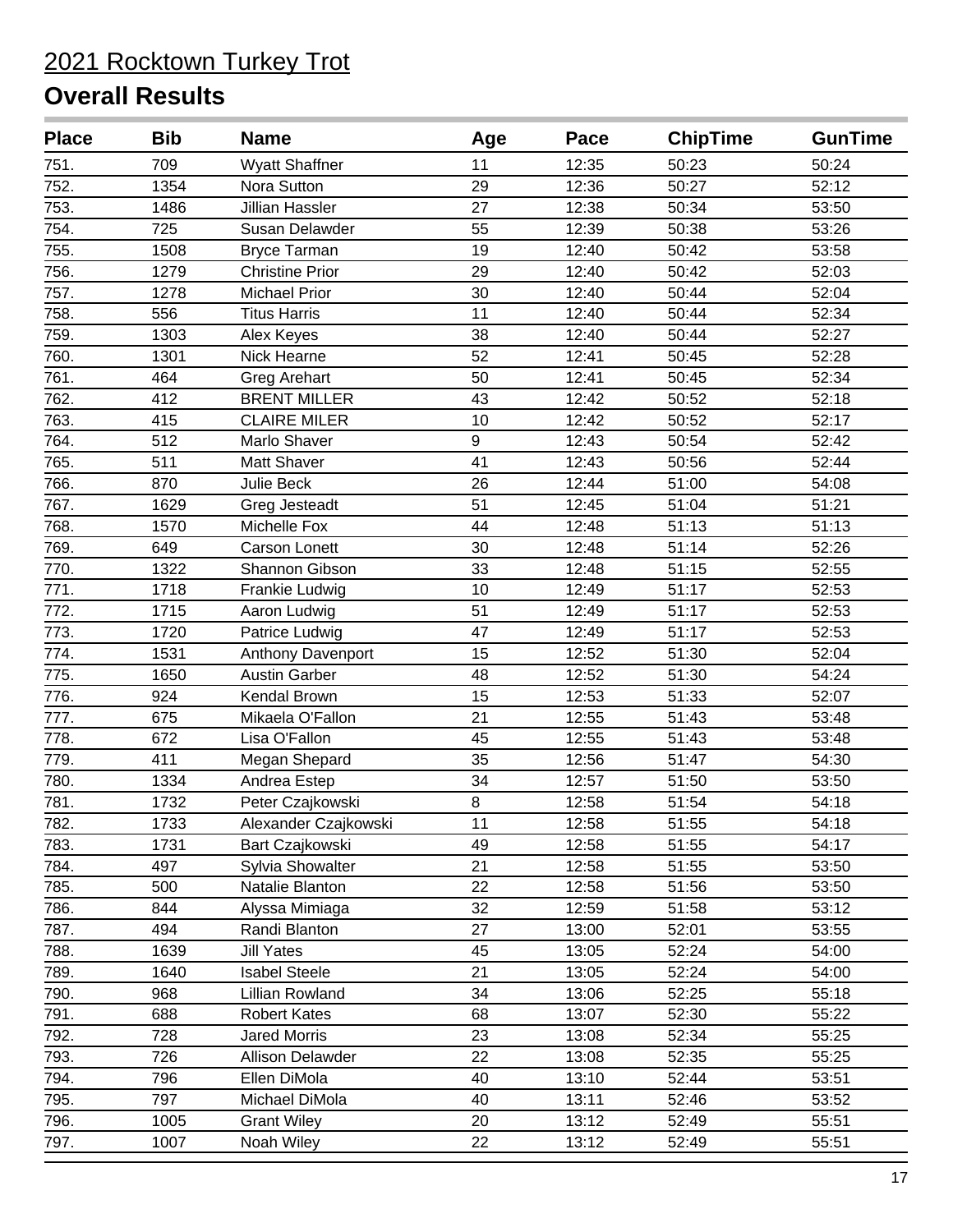| <b>Place</b> | <b>Bib</b> | <b>Name</b>               | Age | Pace  | <b>ChipTime</b> | <b>GunTime</b> |
|--------------|------------|---------------------------|-----|-------|-----------------|----------------|
| 798.         | 601        | <b>Christine Eckstein</b> | 33  | 13:15 | 53:01           | 54:34          |
| 799.         | 1232       | <b>Madeline Crider</b>    | 12  | 13:15 | 53:04           | 53:04          |
| 800.         | 862        | Megan Petree              | 29  | 13:15 | 53:04           | 53:04          |
| 801.         | 863        | <b>Charles Petree</b>     | 34  | 13:15 | 53:04           | 53:04          |
| 802.         | 1487       | <b>Steve Bazzle</b>       | 68  | 13:15 | 53:04           | 53:04          |
| 803.         | 1605       | <b>Faith Cowens</b>       | 25  | 13:15 | 53:04           | 1:01:14        |
| 804.         | 936        | <b>Winter Detrick</b>     | 11  | 13:16 | 53:08           | 55:22          |
| 805.         | 798        | <b>JENNIFER TREMBLAY</b>  | 42  | 13:17 | 53:12           | 55:56          |
| 806.         | 1450       | <b>Matthew Nichols</b>    | 20  | 13:21 | 53:26           | 55:53          |
| 807.         | 1703       | Sarah Nichols             | 13  | 13:22 | 53:30           | 55:54          |
| 808.         | 448        | <b>Rich McMunn</b>        | 69  | 13:22 | 53:32           | 54:45          |
| 809.         | 1773       | Liz Oberschneider         | 44  | 13:27 | 53:50           | 57:13          |
| 810.         | 1778       | Olivia Banks              | 9   | 13:27 | 53:51           | 57:13          |
| 811.         | 1432       | Norma Morris              | 22  | 13:28 | 53:54           | 57:10          |
| 812.         | 1538       | Tori Wigley               | 24  | 13:28 | 53:55           | 57:10          |
| 813.         | 970        | Lois Wyatt                | 62  | 13:29 | 54:00           | 56:53          |
| 814.         | 1761       | <b>Brian Albertson</b>    | 22  | 13:30 | 54:02           | 56:02          |
| 815.         | 717        | Caleb May                 | 13  | 13:30 | 54:03           | 57:16          |
| 816.         | 716        | Melissa May               | 45  | 13:31 | 54:08           | 57:20          |
| 817.         | 628        | <b>Tara Brinkley</b>      | 40  | 13:34 | 54:17           | 57:07          |
| 818.         | 516        | Dana Roderick             | 43  | 13:34 | 54:17           | 57:07          |
| 819.         | 1196       | Lauren Law                | 25  | 13:35 | 54:21           | 57:11          |
| 820.         | 1195       | <b>Justin Law</b>         | 26  | 13:35 | 54:21           | 57:10          |
| 821.         | 1478       | Art Strunk                | 64  | 13:35 | 54:23           | 57:52          |
| 822.         | 1250       | Amy Strunk                | 38  | 13:35 | 54:24           | 57:52          |
| 823.         | 585        | <b>Bill Tompkins</b>      | 50  | 13:37 | 54:30           | 56:40          |
| 824.         | 584        | Barbara Reisner           | 50  | 13:38 | 54:34           | 56:44          |
| 825.         | 1263       | Sherri Robords            | 51  | 13:42 | 54:50           | 55:16          |
| 826.         | 843        | Tristen Mimiaga           | 32  | 13:42 | 54:52           | 56:50          |
| 827.         | 498        | Joseph Blanton            | 21  | 13:44 | 54:58           | 57:59          |
| 828.         | 501        | Valerie Blanton           | 53  | 13:44 | 54:59           | 58:00          |
| 829.         | 1667       | Gavin Thompson            | 16  | 13:52 | 55:31           | 58:27          |
| 830.         | 942        | Jenna Joseph              | 26  | 13:52 | 55:32           | 58:18          |
| 831.         | 1758       | Ellie de Waal             | 32  | 13:53 | 55:35           | 58:32          |
| 832.         | 1246       | Ellen newman              | 68  | 13:54 | 55:37           | 58:47          |
| 833.         | 1188       | Alexandra Rehkemper       | 25  | 13:55 | 55:44           | 58:11          |
| 834.         | 1407       | Karen Sodikoff            | 70  | 13:56 | 55:46           | 57:44          |
| 835.         | 1213       | Kim Brabson jr            | 75  | 13:59 | 55:57           | 58:12          |
| 836.         | 1380       | Rebecca Miller            | 43  | 13:59 | 55:59           | 58:08          |
| 837.         | 710        | Carey Dean                | 40  | 14:00 | 56:04           | 58:53          |
| 838.         | 707        | Lea Dean                  | 42  | 14:02 | 56:09           | 58:56          |
| 839.         | 708        | Julie Liskey              | 63  | 14:03 | 56:14           | 59:02          |
| 840.         | 1061       | Mia Yoder                 | 15  | 14:04 | 56:18           | 57:50          |
| 841.         | 1060       | Aaron Yoder               | 43  | 14:04 | 56:19           | 57:51          |
| 842.         | 763        | Lori Butler               | 51  | 14:06 | 56:27           | 58:53          |
| 843.         | 1643       | <b>Becky Davis</b>        | 64  | 14:06 | 56:27           | 58:44          |
| 844.         | 1642       | Debra Thompson            | 65  | 14:06 | 56:27           | 58:43          |
|              |            |                           |     |       |                 |                |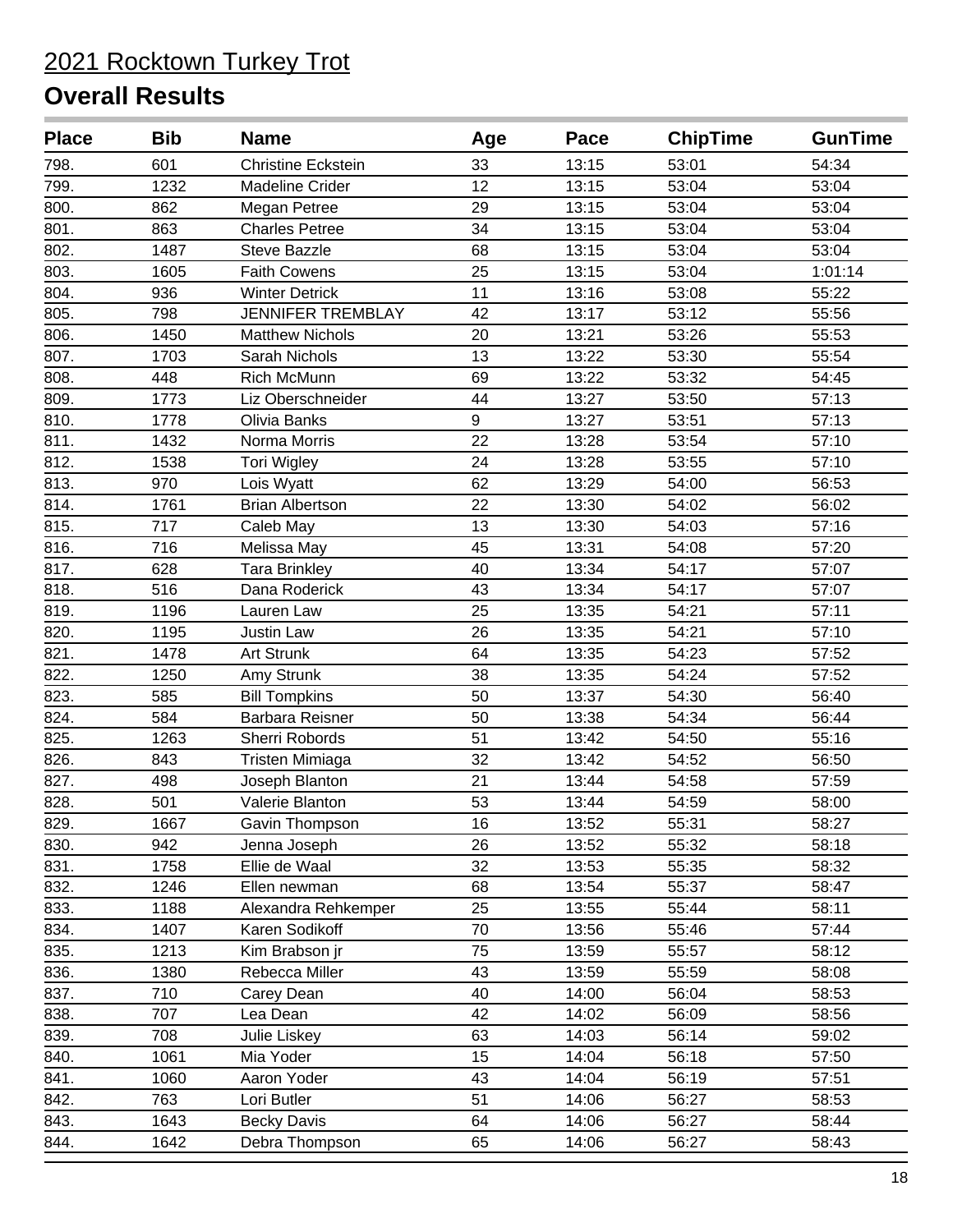| <b>Place</b> | <b>Bib</b> | <b>Name</b>              | Age            | Pace  | <b>ChipTime</b> | <b>GunTime</b> |
|--------------|------------|--------------------------|----------------|-------|-----------------|----------------|
| 845.         | 849        | Kendall Rush             | 11             | 14:07 | 56:30           | 59:16          |
| 846.         | 779        | <b>Esther Nizer</b>      | 68             | 14:08 | 56:33           | 58:11          |
| 847.         | 1757       | yejin lee                | 18             | 14:08 | 56:36           | 59:34          |
| 848.         | 1601       | Maricelli Cruz           | 38             | 14:09 | 56:39           | 58:27          |
| 849.         | 1081       | <b>Ted Diehl</b>         | 34             | 14:10 | 56:42           | 56:42          |
| 850.         | 1082       | <b>Taylor Shifflett</b>  | 43             | 14:10 | 56:42           | 56:42          |
| 851.         | 1062       | <b>Emmet Yoder</b>       | 13             | 14:15 | 57:01           | 58:34          |
| 852.         | 1059       | Melinda Yoder            | 42             | 14:15 | 57:01           | 58:35          |
| 853.         | 1268       | Cathy Soenksen           | 57             | 14:16 | 57:06           | 59:38          |
| 854.         | 830        | <b>Merribeth Neal</b>    | 63             | 14:16 | 57:07           | 59:38          |
| 855.         | 1051       | Logan Brabson            | 17             | 14:16 | 57:08           | 57:41          |
| 856.         | 659        | <b>Charles Hendricks</b> | 48             | 14:17 | 57:09           | 1:00:39        |
| 857.         | 950        | Kara Cook                | 40             | 14:19 | 57:18           | 58:56          |
| 858.         | 1046       | Christianna Karnes       | 31             | 14:20 | 57:21           | 1:00:48        |
| 859.         | 693        | <b>Teresa Anders</b>     | 57             | 14:22 | 57:30           | 1:00:05        |
| 860.         | 1587       | Connie Witthoeft         | 51             | 14:23 | 57:35           | 59:27          |
| 861.         | 1585       | Debra Warne              | 54             | 14:23 | 57:35           | 59:27          |
| 862.         | 1617       | Quinn Bosek              | 8              | 14:24 | 57:40           | 59:33          |
| 863.         | 1615       | Maddy Bosek              | 39             | 14:25 | 57:41           | 59:34          |
| 864.         | 962        | Zara Willard             | 12             | 14:25 | 57:41           | 1:00:56        |
| 865.         | 1700       | David Nichols            | 52             | 14:25 | 57:44           | 1:00:10        |
| 866.         | 492        | <b>Heather Whetzel</b>   | 37             | 14:25 | 57:44           | 59:04          |
| 867.         | 1148       | <b>Garrett Willard</b>   | 13             | 14:26 | 57:45           | 1:00:58        |
| 868.         | 756        | Luz Lamas                | 78             | 14:27 | 57:51           | 1:02:08        |
| 869.         | 1146       | Kent Willard             | 50             | 14:28 | 57:55           | 1:01:08        |
| 870.         | 1430       | <b>Tiarra Smith</b>      | 24             | 14:29 | 57:57           | 1:01:14        |
| 871.         | 423        | Jonathan Huffer          | 32             | 14:33 | 58:14           | 59:56          |
| 872.         | 1222       | <b>Tyce McNair</b>       | 20             | 14:33 | 58:15           | 1:02:14        |
| 873.         | 422        | Allan Dane Beers         | 22             | 14:33 | 58:16           | 59:57          |
| 874.         | 1220       | MacKenzie Freeze         | 20             | 14:34 | 58:17           | 1:02:15        |
| 875.         | 1221       | Michele Freeze           | 53             | 14:35 | 58:21           | 1:02:18        |
| 876.         | 898        | Colbie Gibson            | $\overline{7}$ | 14:36 | 58:27           | 1:00:44        |
| 877.         | 1534       | Madelyn Gee              | 24             | 14:37 | 58:29           | 1:00:53        |
| 878.         | 988        | Rochelle Long            | 47             | 14:38 | 58:36           | 1:02:00        |
| 879.         | 989        | <b>Ben Seifert</b>       | 14             | 14:39 | 58:37           | 1:01:59        |
| 880.         | 1095       | <b>Brian Horn</b>        | 55             | 14:39 | 58:37           | 1:01:25        |
| 881.         | 1018       | Nancy Rubinic            | 57             | 14:41 | 58:48           | 1:00:16        |
| 882.         | 1019       | Doug Rubinic             | 59             | 14:41 | 58:48           | 1:00:17        |
| 883.         | 1128       | Kyle Bennett             | 20             | 14:41 | 58:48           | 1:01:50        |
| 884.         | 1032       | Madeline Leach           | 25             | 14:43 | 58:53           | 59:52          |
| 885.         | 1031       | <b>Bill Leach</b>        | 57             | 14:43 | 58:54           | 59:52          |
| 886.         | 976        | Jayne Bromann            | 63             | 14:47 | 59:12           | 1:01:20        |
| 887.         | 974        | Matt Pomerleau           | 34             | 14:48 | 59:14           | 1:01:23        |
| 888.         | 973        | Kaitlin Pomerleau        | 33             | 14:48 | 59:15           | 1:01:23        |
| 889.         | 975        | Chip Bromann             | 63             | 14:48 | 59:15           | 1:01:22        |
| 890.         | 1164       | Bang Nhan                | 33             | 14:53 | 59:36           | 1:02:14        |
| 891.         | 655        | <b>Heather Fellers</b>   | 38             | 14:53 | 59:36           | 1:02:04        |
|              |            |                          |                |       |                 |                |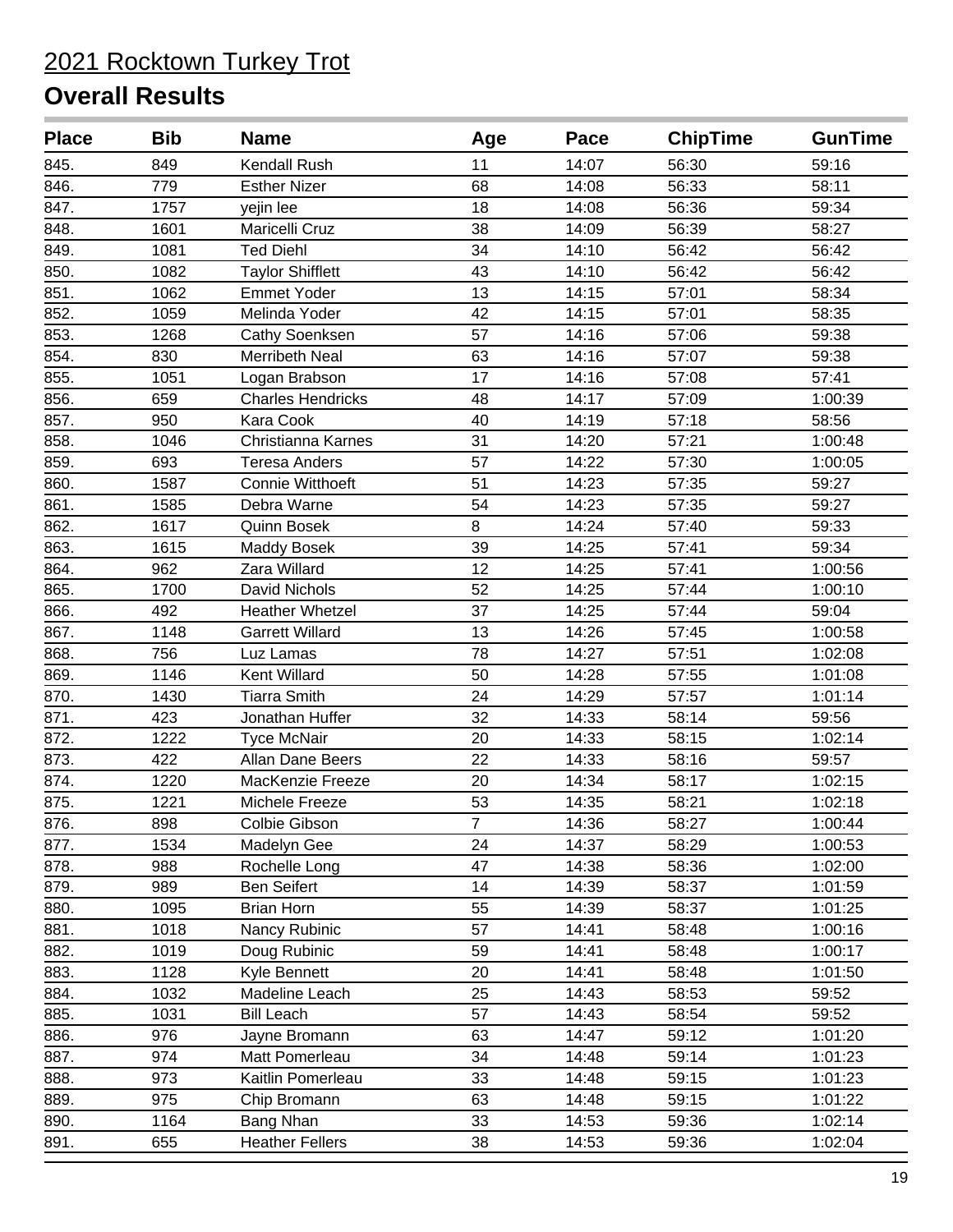| <b>Place</b> | <b>Bib</b> | <b>Name</b>                 | Age | Pace  | <b>ChipTime</b> | <b>GunTime</b> |
|--------------|------------|-----------------------------|-----|-------|-----------------|----------------|
| 892.         | 1163       | Nora Bungard                | 38  | 14:55 | 59:42           | 1:02:20        |
| 893.         | 1704       | <b>Aubrey Keck</b>          | 14  | 14:56 | 59:45           | 1:01:02        |
| 894.         | 1705       | Dymond Wright               | 14  | 14:56 | 59:45           | 1:01:03        |
| 895.         | 1283       | <b>Tammy Cieri</b>          | 55  | 14:56 | 59:48           | 1:02:02        |
| 896.         | 776        | <b>Esther Butler-Miller</b> | 44  | 15:00 | 1:00:01         | 1:02:21        |
| 897.         | 777        | Natasha Butler              | 46  | 15:00 | 1:00:02         | 1:02:21        |
| 898.         | 1518       | <b>Taylor Mitchell</b>      | 19  | 15:06 | 1:00:25         | 1:02:27        |
| 899.         | 691        | Anna Dintaman               | 39  | 15:06 | 1:00:26         | 1:03:40        |
| 900.         | 1517       | Kim Mitchell                | 46  | 15:06 | 1:00:27         | 1:02:27        |
| 901.         | 513        | Amanda Westerfield          | 33  | 15:07 | 1:00:30         | 1:03:28        |
| 902.         | 661        | Abigail Stanley             | 24  | 15:10 | 1:00:41         | 1:03:19        |
| 903.         | 660        | <b>Gary Stanley</b>         | 59  | 15:10 | 1:00:42         | 1:03:20        |
| 904.         | 663        | <b>Garrett Stanley</b>      | 27  | 15:11 | 1:00:46         | 1:03:24        |
| 905.         | 1296       | Patricia Baltazar           | 26  | 15:12 | 1:00:50         | 1:03:27        |
| 906.         | 662        | Sandra Stanley              | 58  | 15:13 | 1:00:56         | 1:03:34        |
| 907.         | 1443       | Matthew Layman              | 40  | 15:16 | 1:01:07         | 1:04:25        |
| 908.         | 1444       | Brooklyn Layman             | 10  | 15:16 | 1:01:07         | 1:04:25        |
| 909.         | 495        | Zack Blanton                | 24  | 15:16 | 1:01:07         | 1:04:15        |
| 910.         | 496        | Mitchell Propst             | 23  | 15:18 | 1:01:14         | 1:04:21        |
| 911.         | 1460       | Luci Harpine                | 10  | 15:18 | 1:01:14         | 1:04:33        |
| 912.         | 1477       | Angie Testerman             | 43  | 15:25 | 1:01:43         | 1:05:02        |
| 913.         | 694        | Louise Corbo                | 51  | 15:27 | 1:01:51         | 1:04:10        |
| 914.         | 669        | Renee Whitmore              | 39  | 15:28 | 1:01:53         | 1:05:37        |
| 915.         | 848        | Kimberly Rush               | 44  | 15:36 | 1:02:27         | 1:05:12        |
| 916.         | 1623       | <b>Tylen Brustus</b>        | 13  | 15:37 | 1:02:32         | 1:04:18        |
| 917.         | 1764       | Kelsey Voyd                 | 25  | 15:39 | 1:02:38         | 1:05:47        |
| 918.         | 528        | <b>Brin Sodikoff</b>        | 8   | 15:39 | 1:02:38         | 1:04:36        |
| 919.         | 1077       | Veronica Vargas             | 49  | 15:39 | 1:02:39         | 1:05:47        |
| 920.         | 530        | Ryan Sodikoff               | 44  | 15:39 | 1:02:39         | 1:04:37        |
| 921.         | 529        | Sophia Sodikoff             | 11  | 15:39 | 1:02:39         | 1:04:36        |
| 922.         | 788        | William Conley Jr           | 79  | 15:41 | 1:02:46         | 1:05:22        |
| 923.         | 1105       | Amanda Reid                 | 42  | 15:41 | 1:02:46         | 1:05:41        |
| 924.         | 670        | <b>William Baxter</b>       | 55  | 15:42 | 1:02:51         | 1:07:02        |
| 925.         | 671        | Sandra Baxter               | 59  | 15:42 | 1:02:51         | 1:07:01        |
| 926.         | 1779       | <b>Sterling Banks</b>       | 7   | 15:44 | 1:02:58         | 1:04:59        |
| 927.         | 1780       | Jeron Baker                 | 39  | 15:44 | 1:02:59         | 1:04:59        |
| 928.         | 622        | William Gu                  | 23  | 15:49 | 1:03:18         | 1:06:23        |
| 929.         | 624        | Paul Kim                    | 25  | 15:49 | 1:03:20         | 1:06:24        |
| 930.         | 625        | Isabelle Burden             | 24  | 15:49 | 1:03:20         | 1:06:24        |
| 931.         | 1374       | Constance Komara            | 21  | 15:50 | 1:03:22         | 1:08:40        |
| 932.         | 1472       | Jessica Sampson             | 31  | 15:50 | 1:03:23         | 1:05:53        |
| 933.         | 1117       | Joe Mueller                 | 67  | 15:50 | 1:03:24         | 1:06:29        |
| 934.         | 1116       | Dawn Mueller                | 67  | 15:51 | 1:03:25         | 1:06:30        |
| 935.         | 1373       | Ann Minnick                 | 31  | 15:51 | 1:03:26         | 1:08:43        |
| 936.         | 1428       | Lynne Harris                | 80  | 15:51 | 1:03:28         | 1:06:20        |
| 937.         | 1716       | Lucy Ludwig                 | 15  | 15:52 | 1:03:30         | 1:05:37        |
| 938.         | 676        | Samantha O'Fallon           | 19  | 15:52 | 1:03:30         | 1:05:36        |
|              |            |                             |     |       |                 |                |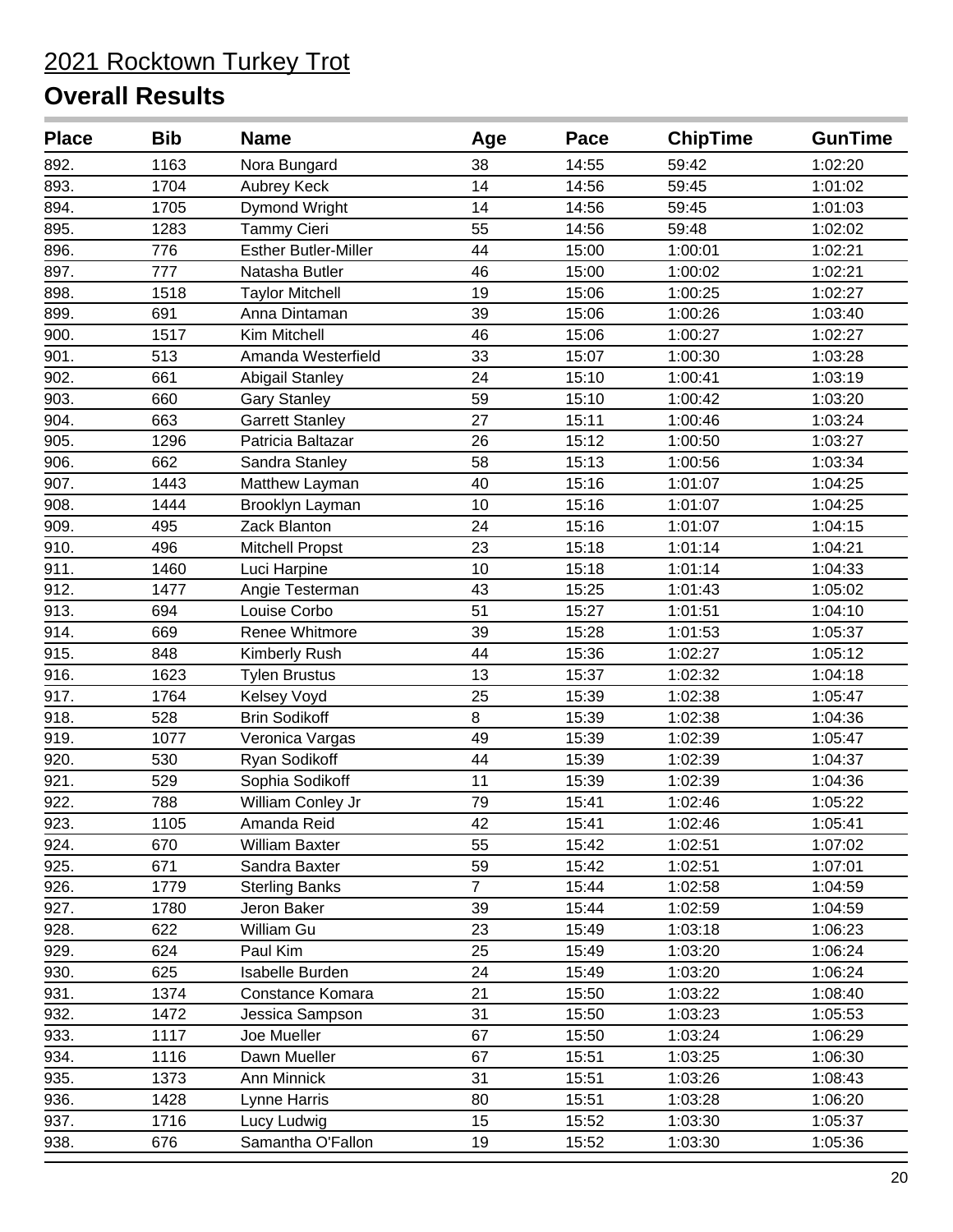| <b>Place</b> | <b>Bib</b> | <b>Name</b>             | Age                     | Pace  | <b>ChipTime</b> | <b>GunTime</b> |
|--------------|------------|-------------------------|-------------------------|-------|-----------------|----------------|
| 939.         | 1624       | Leyara Hall             | 13                      | 15:54 | 1:03:38         | 1:05:25        |
| 940.         | 1252       | Stephanie Baller        | 47                      | 15:54 | 1:03:40         | 1:06:22        |
| 941.         | 1341       | Alexis Babcock          | 47                      | 15:55 | 1:03:41         | 1:06:21        |
| 942.         | 445        | Sue Barber              | 55                      | 15:56 | 1:03:48         | 1:05:38        |
| 943.         | 1216       | Katrina Spickler        | 57                      | 15:57 | 1:03:51         | 1:07:03        |
| 944.         | 418        | Julia Wallace Carr      | 57                      | 15:57 | 1:03:51         | 1:07:04        |
| 945.         | 1165       | Lorie Miller            | 58                      | 15:57 | 1:03:51         | 1:07:04        |
| 946.         | 1709       | Lucy Bevivino           | 13                      | 16:01 | 1:04:06         | 1:06:42        |
| 947.         | 1708       | Erin Bevivino           | 43                      | 16:01 | 1:04:08         | 1:06:41        |
| 948.         | 1622       | Karen McDonald          | 65                      | 16:02 | 1:04:12         | 1:05:58        |
| 949.         | 1129       | Abby Bennett            | 11                      | 16:03 | 1:04:15         | 1:07:18        |
| 950.         | 1127       | Kelly Bennett           | 43                      | 16:03 | 1:04:15         | 1:07:17        |
| 951.         | 1595       | Abbelina Moyer          | 38                      | 16:04 | 1:04:17         | 1:07:41        |
| 952.         | 1454       | Jessica Clem            | 37                      | 16:04 | 1:04:18         | 1:07:41        |
| 953.         | 864        | <b>Robert Yutzy</b>     | 57                      | 16:06 | 1:04:25         | 1:11:17        |
| 954.         | 1677       | Ashlie Clar             | 27                      | 16:07 | 1:04:29         | 1:07:39        |
| 955.         | 1678       | Allyson Clar            | 23                      | 16:07 | 1:04:30         | 1:07:40        |
| 956.         | 1676       | Joele Clar              | 55                      | 16:07 | 1:04:32         | 1:07:40        |
| 957.         | 920        | Ruairi Walsh            | 58                      | 16:08 | 1:04:35         | 1:06:25        |
| 958.         | 919        | Claire Lyons            | 51                      | 16:08 | 1:04:35         | 1:06:26        |
| 959.         | 910        | <b>Melody Mast</b>      | 45                      | 16:09 | 1:04:38         | 1:07:00        |
| 960.         | 882        | Melissa Mast            | 47                      | 16:09 | 1:04:39         | 1:07:00        |
| 961.         | 1230       | Melissa Lapp            | 38                      | 16:10 | 1:04:42         | 1:06:36        |
| 962.         | 1229       | <b>Steph Andrews</b>    | 45                      | 16:10 | 1:04:43         | 1:06:36        |
| 963.         | 1075       | <b>Grayson Mast</b>     | 25                      | 16:14 | 1:05:00         | 1:07:08        |
| 964.         | 1577       | Dale Yoder              | 61                      | 16:15 | 1:05:02         | 1:07:11        |
| 965.         | 753        | Samantha Lamas          | 27                      | 16:15 | 1:05:03         | 1:09:19        |
| 966.         | 755        | Vanessa Yoder           | 28                      | 16:15 | 1:05:03         | 1:09:19        |
| 967.         | 1580       | Rod Gunden              | 63                      | 16:15 | 1:05:04         | 1:07:12        |
| 968.         | 682        | Carolina Rascoe         | 11                      | 16:18 | 1:05:13         | 1:07:45        |
| 969.         | 1455       | <b>Isaiah Sites</b>     | 13                      | 16:18 | 1:05:13         | 1:08:36        |
| 970.         | 781        | Sarah Whitley           | 41                      | 16:19 | 1:05:17         | 1:07:04        |
| 971.         | 780        | Sarah Sunde             | 42                      | 16:19 | 1:05:18         | 1:07:04        |
| 972.         | 680        | Kate Rascoe             | 44                      | 16:20 | 1:05:23         | 1:07:55        |
| 973.         | 809        | Garret Stringham        | 7                       | 16:20 | 1:05:24         | 1:08:15        |
| 974.         | 1777       | Gio Portillo            | 15                      | 16:21 | 1:05:27         | 1:08:50        |
| 975.         | 1774       | <b>Justin Banks</b>     | 41                      | 16:21 | 1:05:28         | 1:08:50        |
| 976.         | 1742       | <b>Gabriel Sodikoff</b> | $\overline{\mathbf{4}}$ | 16:25 | 1:05:43         | 1:07:38        |
| 977.         | 1740       | Julia Sodikoff          | 35                      | 16:25 | 1:05:43         | 1:07:38        |
| 978.         | 1743       | Violet Sodikoff         | 1                       | 16:25 | 1:05:44         | 1:07:38        |
| 979.         | 811        | Betty-Lou Mroz          | 72                      | 16:29 | 1:05:58         | 1:08:50        |
| 980.         | 1525       | Jennifer Bryant         | 43                      | 16:31 | 1:06:05         | 1:09:03        |
| 981.         | 1526       | Gretchen Bryant         | 18                      | 16:31 | 1:06:05         | 1:09:03        |
| 982.         | 810        | Paul Mroz               | 74                      | 16:32 | 1:06:11         | 1:09:03        |
| 983.         | 806        | Monica Stringham        | 42                      | 16:32 | 1:06:11         | 1:09:02        |
| 984.         | 539        | David Jones             | 62                      | 16:34 | 1:06:17         | 1:09:49        |
| 985.         | 538        | Izzy Jones              | 58                      | 16:34 | 1:06:20         | 1:09:51        |
|              |            |                         |                         |       |                 |                |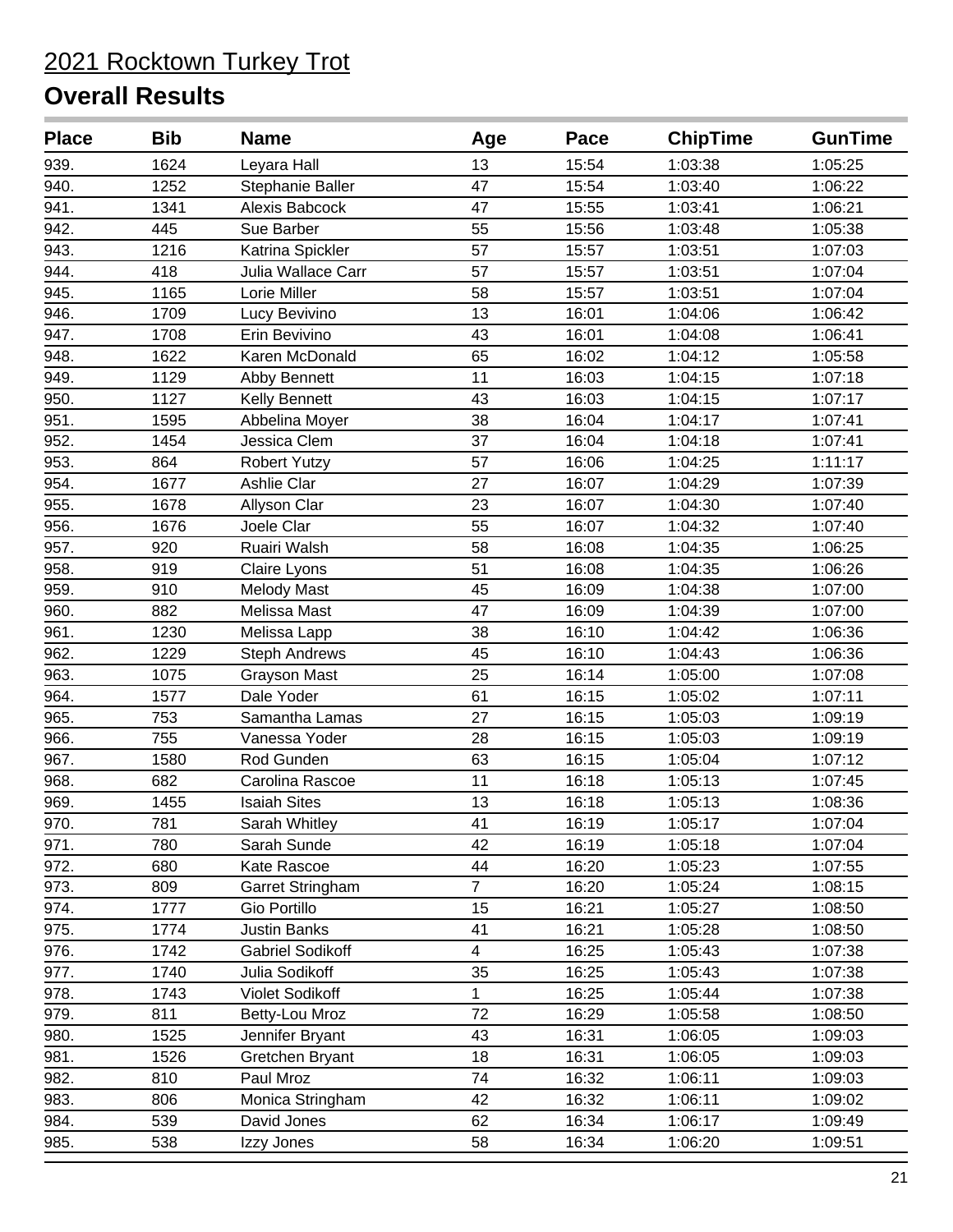| <b>Place</b> | <b>Bib</b> | <b>Name</b>                   | Age | Pace  | <b>ChipTime</b> | <b>GunTime</b> |
|--------------|------------|-------------------------------|-----|-------|-----------------|----------------|
| 986.         | 626        | George Kim                    | 29  | 16:35 | 1:06:23         | 1:06:23        |
| 987.         | 620        | Jack Gu                       | 54  | 16:35 | 1:06:24         | 1:06:24        |
| 988.         | 627        | Angie Kim                     | 57  | 16:35 | 1:06:24         | 1:06:24        |
| 989.         | 1408       | <b>Steve Sodikoff</b>         | 72  | 16:40 | 1:06:43         | 1:08:42        |
| 990.         | 1741       | Matthew Sodikoff              | 38  | 16:41 | 1:06:47         | 1:08:41        |
| 991.         | 724        | <b>Holly Haney</b>            | 68  | 16:41 | 1:06:48         | 1:09:47        |
| 992.         | 1094       | Julia Horn                    | 51  | 16:54 | 1:07:40         | 1:10:26        |
| 993.         | 1289       | <b>Baylee Fennel</b>          | 21  | 16:55 | 1:07:41         | 1:10:42        |
| 994.         | 1340       | Leslie Burkholder             | 51  | 16:55 | 1:07:42         | 1:10:27        |
| 995.         | 1495       | Jeremiah Wright               | 18  | 16:55 | 1:07:43         | 1:11:35        |
| 996.         | 581        | Caitlin Parrish               | 29  | 16:56 | 1:07:46         | 1:09:46        |
| 997.         | 636        | Marty Zelenka                 | 56  | 16:56 | 1:07:47         | 1:09:38        |
| 998.         | 582        | <b>Brian Parrish</b>          | 30  | 16:56 | 1:07:47         | 1:09:49        |
| 999.         | 635        | Sara Zelenka                  | 52  | 16:57 | 1:07:49         | 1:09:39        |
| 1000.        | 1419       | Cory Sodikoff                 | 41  | 16:59 | 1:08:00         | 1:09:55        |
| 1001.        | 1418       | Dara Titus                    | 35  | 17:00 | 1:08:02         | 1:09:56        |
| 1002.        | 965        | Emma Maynard                  | 36  | 17:02 | 1:08:10         | 1:11:41        |
| 1003.        | 1068       | Helen Moore                   | 58  | 17:04 | 1:08:17         | 1:10:23        |
| 1004.        | 1070       | Keeana Moore                  | 23  | 17:04 | 1:08:18         | 1:10:21        |
| 1005.        | 1071       | Kristian Moore                | 29  | 17:04 | 1:08:18         | 1:10:22        |
| 1006.        | 1072       | Mandy Moore                   | 25  | 17:04 | 1:08:18         | 1:10:24        |
| 1007.        | 698        | <b>Wyatt Covey</b>            | 5   | 17:04 | 1:08:20         | 1:09:58        |
| 1008.        | 697        | <b>Carrie Covey</b>           | 37  | 17:05 | 1:08:21         | 1:09:58        |
| 1009.        | 696        | <b>Andrew Covey</b>           | 39  | 17:05 | 1:08:21         | 1:09:59        |
| 1010.        | 1669       | <b>Heather Rodgers</b>        | 30  | 17:05 | 1:08:23         | 1:10:35        |
| 1011.        | 684        | Alana Dean                    | 30  | 17:05 | 1:08:24         | 1:10:37        |
| 1012.        | 683        | Josh Dean                     | 34  | 17:05 | 1:08:24         | 1:10:37        |
| 1013.        | 1375       | Don Komara                    | 60  | 17:11 | 1:08:45         | 1:08:45        |
| 1014.        | 562        | Jonathan Warner               | 20  | 17:17 | 1:09:10         | 1:11:54        |
| 1015.        | 563        | Heidi King                    | 25  | 17:17 | 1:09:11         | 1:11:55        |
| 1016.        | 560        | Sandy Warner                  | 60  | 17:18 | 1:09:13         | 1:11:55        |
| 1017.        | 561        | Jeffrey Warner                | 59  | 17:18 | 1:09:14         | 1:11:57        |
| 1018.        | 1184       | Mary DeVier-Scott             | 62  | 17:19 | 1:09:20         | 1:13:00        |
| 1019.        | 510        | Jasmine Wright                | 25  | 17:20 | 1:09:21         | 1:13:14        |
| 1020.        | 1084       | <b>Beverly McGowan</b>        | 72  | 17:20 | 1:09:22         | 1:13:02        |
| 1021.        | 1290       | <b>Barbara Moll</b>           | 72  | 17:24 | 1:09:40         | 1:12:42        |
| 1022.        | 1496       | Michael Wright                | 52  | 17:34 | 1:10:20         | 1:14:12        |
| 1023.        | 1494       | <b>Christal McNeil-Wright</b> | 49  | 17:35 | 1:10:24         | 1:14:16        |
| 1024.        | 1109       | <b>Heather Hensley</b>        | 40  | 17:38 | 1:10:33         | 1:13:16        |
| 1025.        | 1110       | <b>Tyson Boffo</b>            | 46  | 17:38 | 1:10:33         | 1:13:15        |
| 1026.        | 893        | <b>Hillary Long</b>           | 31  | 17:47 | 1:11:11         | 1:14:48        |
| 1027.        | 894        | Miranda Long                  | 26  | 17:48 | 1:11:14         | 1:14:48        |
| 1028.        | 892        | Patty Long                    | 55  | 17:48 | 1:11:15         | 1:14:51        |
| 1029.        | 1656       | <b>Kelly Brady</b>            | 41  | 17:48 | 1:11:16         | 1:13:29        |
| 1030.        | 1690       | Felecia Abbate                | 32  | 17:48 | 1:11:16         | 1:15:27        |
| 1031.        | 1655       | Calvin Brady                  | 6   | 17:50 | 1:11:22         | 1:13:35        |
| 1032.        | 479        | <b>Brooke Ewing</b>           | 28  | 17:54 | 1:11:38         | 1:15:50        |
|              |            |                               |     |       |                 |                |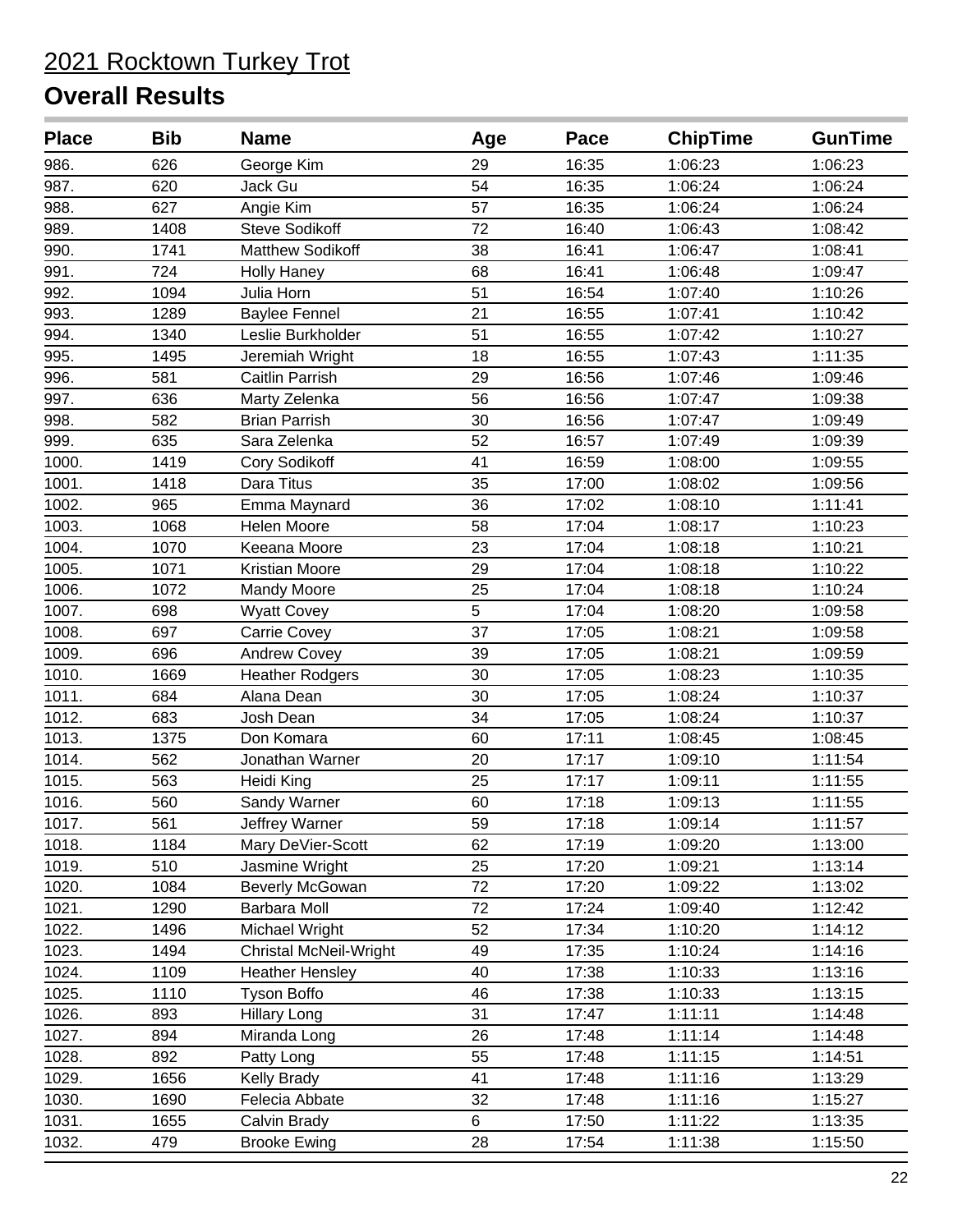| <b>Place</b> | <b>Bib</b> | <b>Name</b>                | Age | Pace  | <b>ChipTime</b> | <b>GunTime</b> |
|--------------|------------|----------------------------|-----|-------|-----------------|----------------|
| 1033.        | 668        | <b>Grace Tysinger</b>      | 13  | 18:06 | 1:12:28         | 1:16:01        |
| 1034.        | 673        | Hannah O'Fallon            | 14  | 18:07 | 1:12:29         | 1:16:02        |
| 1035.        | 1717       | Molly Ludwig               | 13  | 18:07 | 1:12:30         | 1:16:02        |
| 1036.        | 658        | Cecilia Colligan           | 31  | 18:09 | 1:12:37         | 1:15:37        |
| 1037.        | 657        | Ben Colligan               | 35  | 18:09 | 1:12:38         | 1:15:38        |
| 1038.        | 1429       | <b>Charles Getz</b>        | 32  | 18:09 | 1:12:40         | 1:14:47        |
| 1039.        | 1516       | Vickie Coleman             | 62  | 18:10 | 1:12:41         | 1:14:47        |
| 1040.        | 1004       | <b>Trina Ziegler Wiley</b> | 51  | 18:10 | 1:12:43         | 1:15:45        |
| 1041.        | 1006       | Preston Will               | 48  | 18:10 | 1:12:44         | 1:15:45        |
| 1042.        | 715        | Cecelia Little             | 5   | 18:12 | 1:12:49         | 1:15:01        |
| 1043.        | 1008       | Clara Ziegler              | 71  | 18:12 | 1:12:50         | 1:15:54        |
| 1044.        | 1009       | Lou Ziegler                | 72  | 18:12 | 1:12:50         | 1:15:54        |
| 1045.        | 713        | <b>Matt Little</b>         | 39  | 18:12 | 1:12:51         | 1:15:02        |
| 1046.        | 712        | <b>Carrie Martell</b>      | 38  | 18:12 | 1:12:52         | 1:15:03        |
| 1047.        | 695        | <b>Annette Conley</b>      | 55  | 18:12 | 1:12:52         | 1:16:28        |
| 1048.        | 774        | <b>Claire Mathias</b>      | 14  | 18:13 | 1:12:53         | 1:16:29        |
| 1049.        | 772        | Melissa Mathias            | 42  | 18:13 | 1:12:54         | 1:16:28        |
| 1050.        | 1344       | Evan Campbell              | 34  | 18:13 | 1:12:54         | 1:15:58        |
| 1051.        | 1136       | Kate Rodriguez             | 38  | 18:13 | 1:12:54         | 1:14:57        |
| 1052.        | 773        | <b>Chloe Mathias</b>       | 17  | 18:13 | 1:12:54         | 1:16:29        |
| 1053.        | 1343       | Jayne Miller               | 64  | 18:14 | 1:12:57         | 1:15:59        |
| 1054.        | 1345       | Duggan Cannon              | 28  | 18:15 | 1:13:04         | 1:16:05        |
| 1055.        | 1476       | <b>Betty Hassler</b>       | 57  | 18:16 | 1:13:07         | 1:16:22        |
| 1056.        | 1475       | Anna Yerrid                | 38  | 18:16 | 1:13:07         | 1:16:22        |
| 1057.        | 503        | Victoria Blanton           | 26  | 18:24 | 1:13:40         | 1:16:47        |
| 1058.        | 502        | <b>Rusty Blanton</b>       | 54  | 18:26 | 1:13:45         | 1:16:51        |
| 1059.        | 1228       | Sarah Boshart              | 25  | 18:34 | 1:14:19         | 1:16:25        |
| 1060.        | 1607       | Michael Holmes             | 28  | 18:34 | 1:14:20         | 1:16:26        |
| 1061.        | 1528       | Angela Forbes              | 43  | 18:38 | 1:14:33         | 1:17:29        |
| 1062.        | 526        | Ellen Strawderman          | 43  | 18:38 | 1:14:35         | 1:17:32        |
| 1063.        | 1527       | <b>Crystal Knight</b>      | 25  | 18:39 | 1:14:38         | 1:17:36        |
| 1064.        | 732        | <b>Brandi Coffman</b>      | 45  | 18:39 | 1:14:39         | 1:18:25        |
| 1065.        | 734        | Jake Kinzie                | 44  | 18:39 | 1:14:40         | 1:18:24        |
| 1066.        | 1699       | <b>Cindy Nichols</b>       | 49  | 18:42 | 1:14:49         | 1:17:09        |
| 1067.        | 1701       | Abigail Nichols            | 23  | 18:42 | 1:14:50         | 1:17:15        |
| 1068.        | 1251       | David Good                 | 49  | 18:44 | 1:15:00         | 1:17:39        |
| 1069.        | 1167       | <b>Bob Neumann</b>         | 72  | 18:45 | 1:15:04         | 1:17:39        |
| 1070.        | 1168       | <b>Judy Neumann</b>        | 71  | 18:47 | 1:15:12         | 1:17:49        |
| 1071.        | 1166       | Kelly Good                 | 37  | 18:48 | 1:15:13         | 1:17:49        |
| 1072.        | 1537       | Jordan Blekking            | 35  | 18:51 | 1:15:26         | 1:18:00        |
| 1073.        | 1533       | Nick Brown                 | 33  | 18:52 | 1:15:32         | 1:18:04        |
| 1074.        | 1536       | Jessie Hess                | 32  | 18:53 | 1:15:34         | 1:18:01        |
| 1075.        | 1535       | Ben Leigh                  | 33  | 18:54 | 1:15:38         | 1:18:03        |
| 1076.        | 1532       | Hannah Leigh-Brown         | 32  | 18:55 | 1:15:41         | 1:18:05        |
| 1077.        | 1783       | Jan Krumsiek               | 37  | 18:55 | 1:15:42         | 1:18:05        |
| 1078.        | 1782       | Lane Wollerton             | 32  | 18:55 | 1:15:42         | 1:18:06        |
| 1079.        | 1187       | Rachael Sauder             | 29  | 19:04 | 1:16:20         | 1:19:19        |
|              |            |                            |     |       |                 |                |